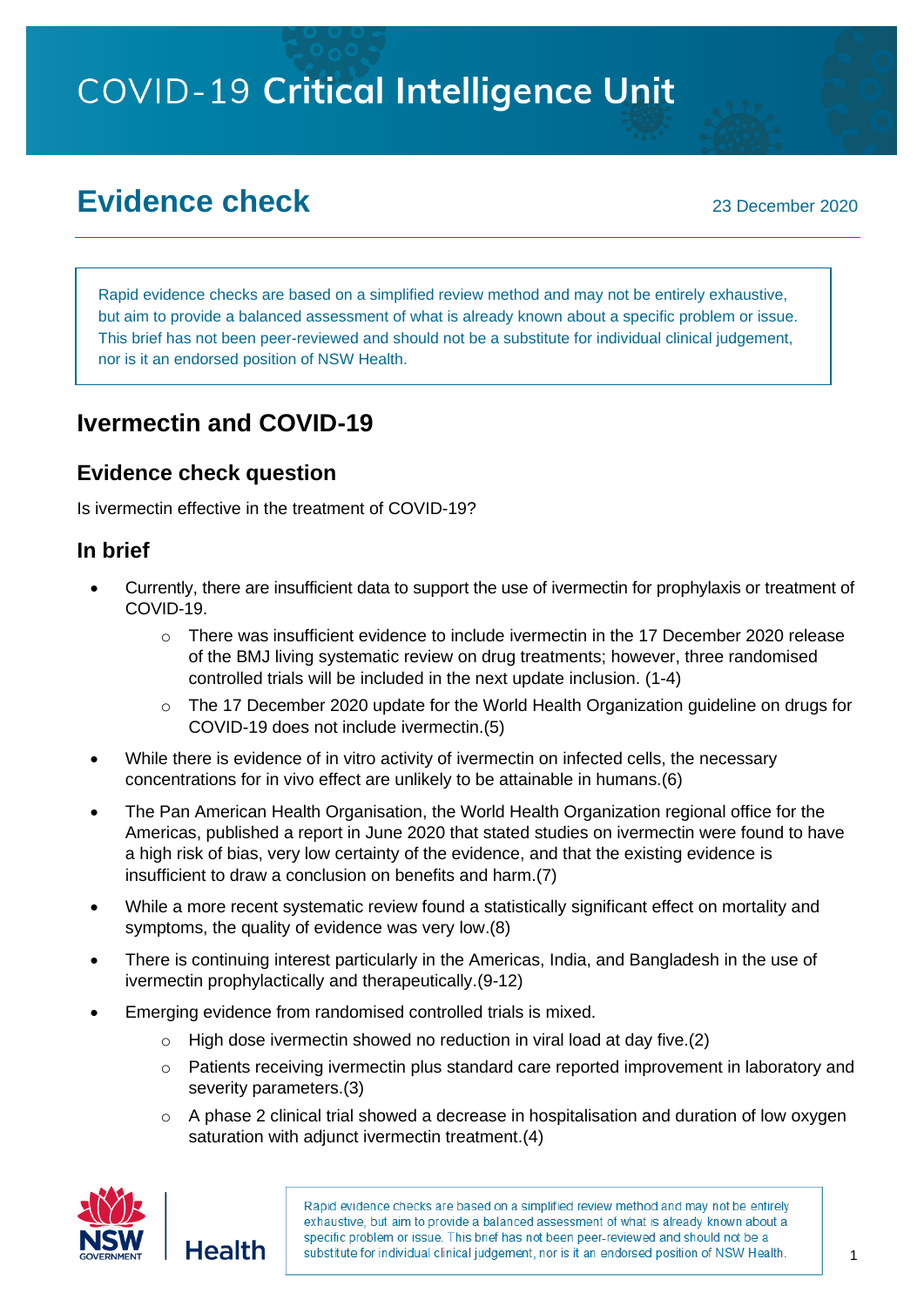- o A three-arm randomised controlled trial of a five-day course of ivermectin reported that changes in patient symptoms were not clinically significant compared with placebo.(12)
- In the USA, the Front Line COVID-19 Critical Care Alliance advocates for further study of ivermectin.(9, 13) However, the US Food and Drug Administration released advice on 16 December 2020 that ivermectin is not approved for the prevention or treatment of COVID-19. (14)

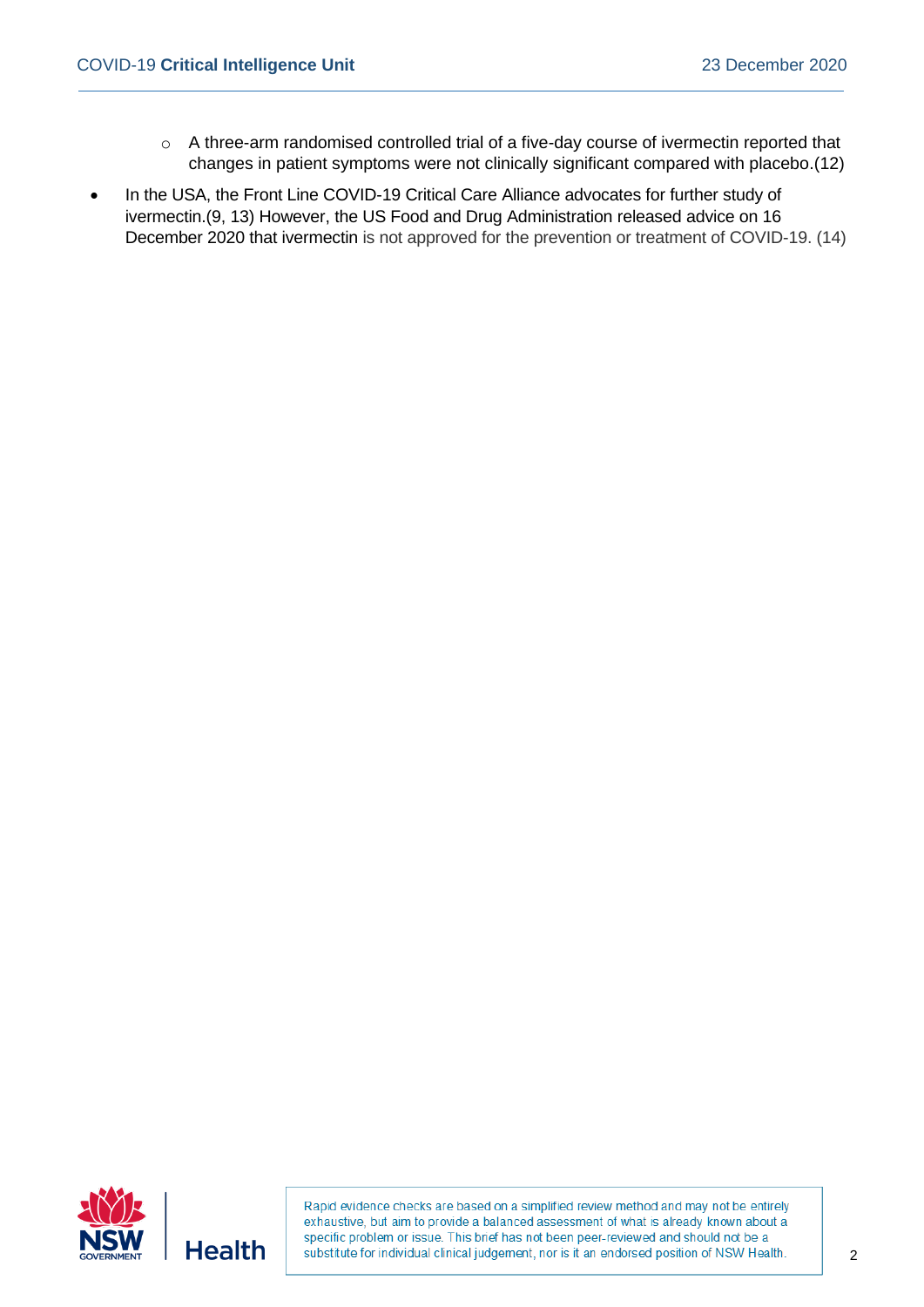## **Limitations**

The evidence on ivermectin is still emerging and most of the available evidence is of low quality.

## **Background**

Ivermectin is an antiparasitic medicine. It works by binding to glutamate-gated chloride ion channels to alter chloride channel function; and by acting as a gamma-aminobutyric acid agonist in the parasite. This leads to parasite paralysis and death. In recent years, ivermectin has shown antiviral activity against a broad range of viruses in vitro.

In Australia, oral ivermectin is indicated for the treatment of:

- o onchocerciasis (river blindness)
- o intestinal strongyloidiasis
- o crusted scabies (in conjunction with topical therapy)
- o human sarcoptic scabies when prior topical treatment has failed or is contraindicated.(15)

When taken orally, ivermectin has a good safety profile with low adverse effects.(15)

| Table 1: Usual therapeutic doses of oral ivermectin for adults with indicated conditions (15) |  |  |
|-----------------------------------------------------------------------------------------------|--|--|
|-----------------------------------------------------------------------------------------------|--|--|

| <b>Condition</b> | <b>Dose</b>                                                                                                                                              |
|------------------|----------------------------------------------------------------------------------------------------------------------------------------------------------|
| Onchocerciasis   | 150µg/kg as a single dose                                                                                                                                |
| <b>Scabies</b>   | $200 \mu g/kg$                                                                                                                                           |
|                  | Classic or typical scabies: two doses (day 1 and second dose between<br>day $8$ and day $15$ )                                                           |
|                  | Crusted scabies (ivermectin in combination with a topical scabicide):<br>two doses for mild cases (day 1 and second dose between day 8 and<br>day $15$ ) |
|                  | Moderate to severe cases may require more than three doses.                                                                                              |
| Strongyloidiasis | 200µg/kg as a single dose                                                                                                                                |

# **Methods** (Appendix 1)

An initial search conducted on 20 August 2020 was supplemented by an update on 21 December 2020.

- PubMed was searched using (COVID-19 AND ivermectin) AND LitCTREATMENT[filter]
- Google was searched using ivermectin AND COVID-19

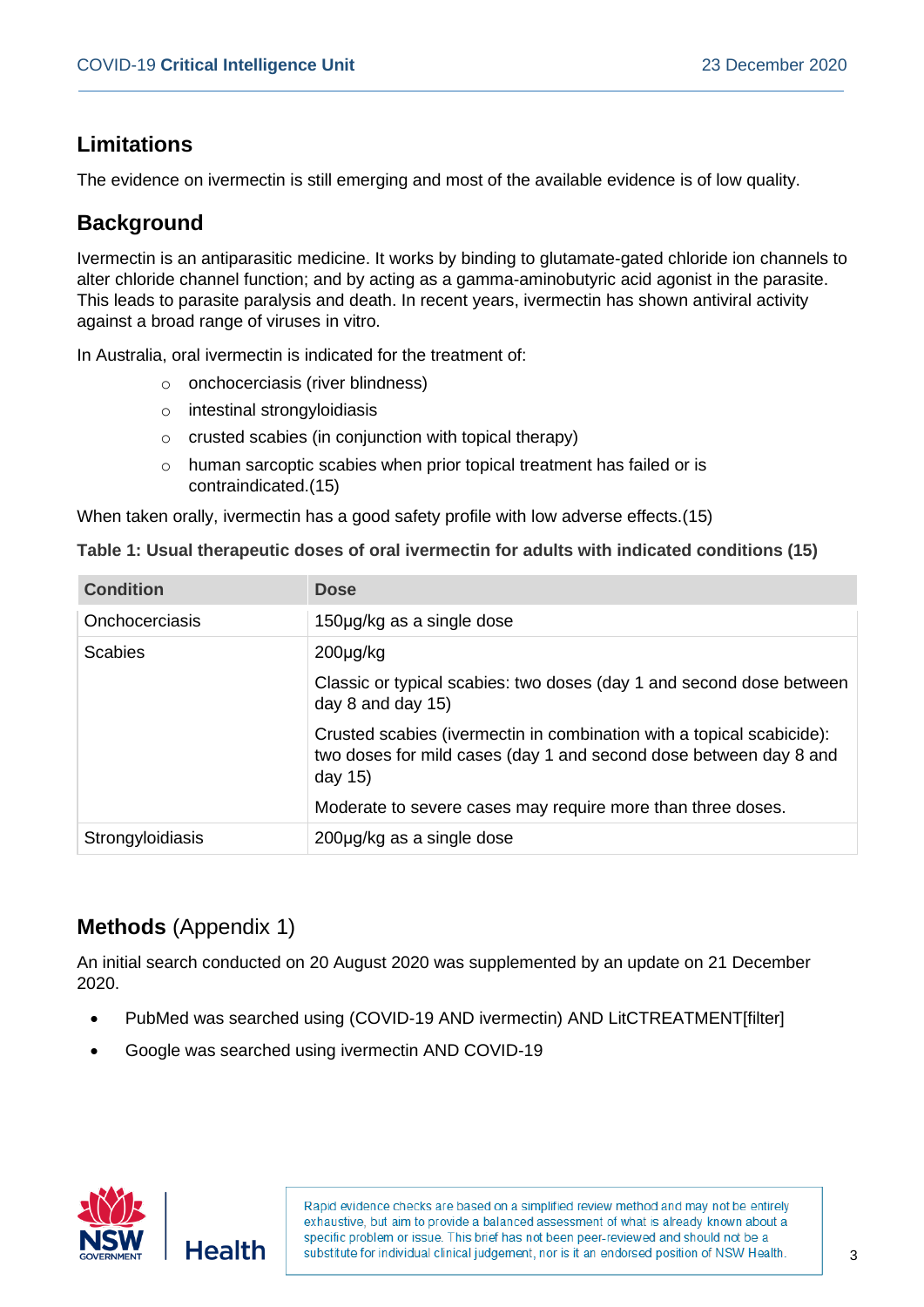## **Results**

#### **Table 1. Peer-reviewed evidence**

| <b>Source</b>                                                                                                                                                                                            | <b>Summary</b>                                                                                                                                                                                                                                                                                                                                                                                                                                                                                                                                                                                                                                                                                                                                                                                      |  |
|----------------------------------------------------------------------------------------------------------------------------------------------------------------------------------------------------------|-----------------------------------------------------------------------------------------------------------------------------------------------------------------------------------------------------------------------------------------------------------------------------------------------------------------------------------------------------------------------------------------------------------------------------------------------------------------------------------------------------------------------------------------------------------------------------------------------------------------------------------------------------------------------------------------------------------------------------------------------------------------------------------------------------|--|
| <b>Peer reviewed sources</b>                                                                                                                                                                             |                                                                                                                                                                                                                                                                                                                                                                                                                                                                                                                                                                                                                                                                                                                                                                                                     |  |
| Ivermectin as a potential<br>COVID-19 treatment from<br>the pharmacokinetic point<br>of view: antiviral levels<br>are not likely attainable<br>with known dosing<br>regimens<br>Momekov, et al. 2020 (6) | Literature survey analysed the published dose regimens and<br>$\bullet$<br>human exposure data for ivermectin, following clinically relevant<br>(150-800µg/kg) or excessive dosing (up to 2000µg/kg).<br>The broad-spectrum antiparasitic agent ivermectin has been very<br>$\bullet$<br>recently found to inhibit SARS-CoV-2 in vitro and proposed as a<br>candidate for drug repurposing in COVID-19.<br>The available pharmacokinetic data from clinically relevant and<br>٠                                                                                                                                                                                                                                                                                                                     |  |
| <b>June 2020</b>                                                                                                                                                                                         | excessive dosing studies indicate that the SARS-CoV-2 inhibitory<br>concentrations are not likely to be attainable in humans.                                                                                                                                                                                                                                                                                                                                                                                                                                                                                                                                                                                                                                                                       |  |
| The approved dose of<br>ivermectin alone is not<br>the ideal dose for the<br>treatment of COVID-19<br>Schmith, et al. 2020 (16)                                                                          | Brief report, simulation study.<br>$\bullet$<br>Simulations were conducted using an available population<br>$\bullet$<br>pharmacokinetic model to predict total (bound and unbound) and<br>unbound plasma concentration-time profiles after a single and<br>repeat fasted administration of the approved dose of ivermectin<br>(200µg/kg), 60mg, and 120mg.<br>Plasma ivermectin concentrations of total (bound and unbound)<br>٠<br>and unbound concentrations do not reach the half maximal<br>inhibitory concentration, even for a dose level 10 times higher<br>than the approved dose.<br>Conclusions: the likelihood of a successful clinical trial using the<br>approved dose of ivermectin is low. Combination therapy should<br>be evaluated in vitro.                                     |  |
| The FDA-approved drug<br>ivermectin inhibits the<br>replication of SARS-CoV-<br>2 in vitro<br>Caly, et al. 2020 (17)                                                                                     | In vitro study.<br>$\bullet$<br>To test the antiviral activity of ivermectin towards SARS-CoV-2,<br>$\bullet$<br>authors infected Vero/hSLAM cells with SARS-CoV-2 isolate<br>Australia/VIC01/2020 at an multiplicity of infection of 0.1 for 2<br>hours, followed by the addition of 5µM ivermectin.<br>At 24 hours, there was a 93% reduction in viral RNA present in<br>$\bullet$<br>the supernatant (indicative of released virions) of samples treated<br>with ivermectin compared to the vehicle dimethyl sulfoxide.<br>By 48 hours this effect increased to an approximately 5000-fold<br>reduction of viral RNA in ivermectin-treated compared to control<br>samples, indicating that ivermectin treatment resulted in the<br>effective loss of essentially all viral material by 48 hours. |  |



**Health**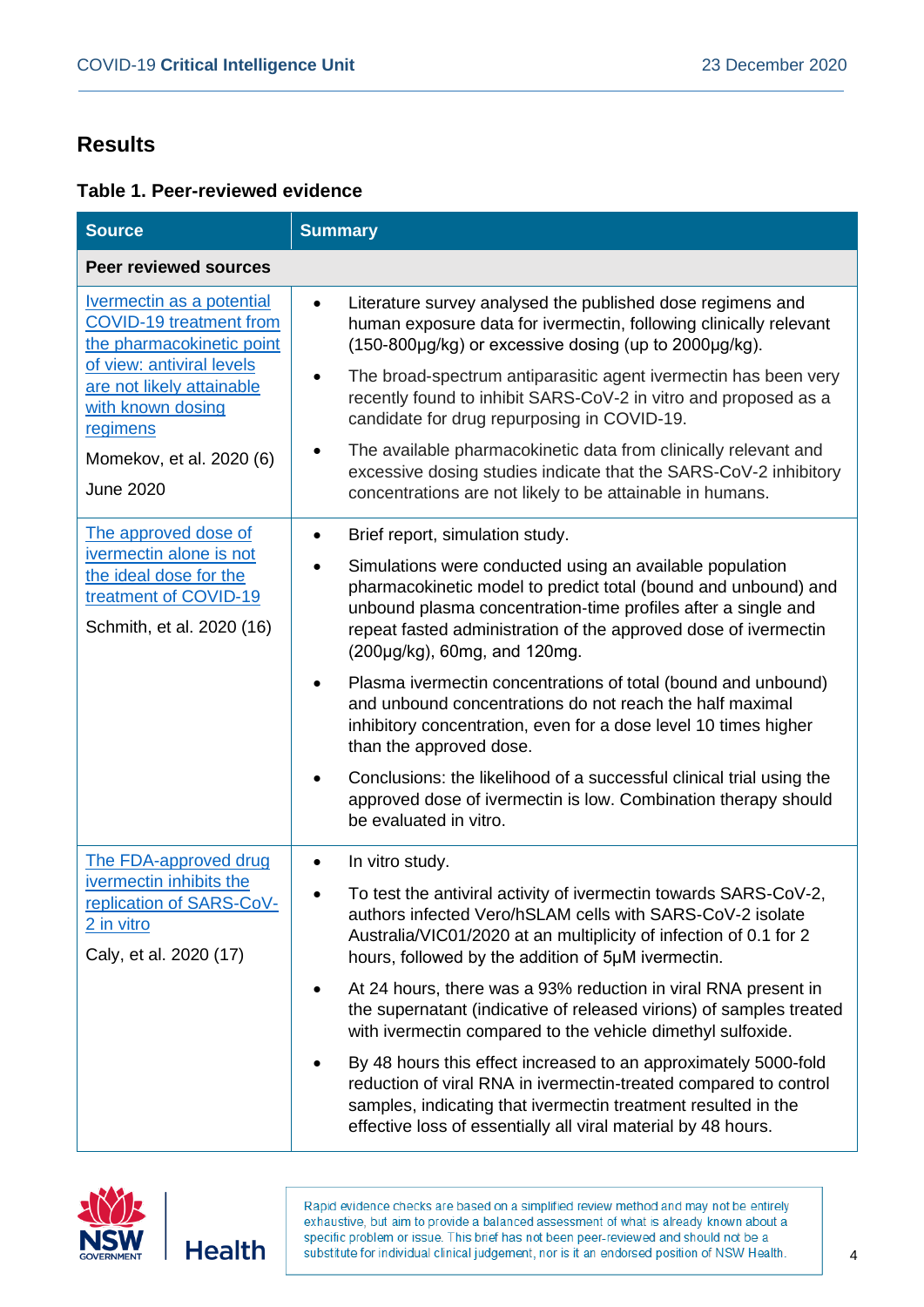**NSW** 

**Health** 

| <b>Source</b>                                                                                                                                                                                                                                                                                                                                                                            | <b>Summary</b>                                                                                                                                                                                                                                                                                                                                                                                                                                                                                                                                                                                                                                                                                                                                                                                                                                                                                                                                          |  |
|------------------------------------------------------------------------------------------------------------------------------------------------------------------------------------------------------------------------------------------------------------------------------------------------------------------------------------------------------------------------------------------|---------------------------------------------------------------------------------------------------------------------------------------------------------------------------------------------------------------------------------------------------------------------------------------------------------------------------------------------------------------------------------------------------------------------------------------------------------------------------------------------------------------------------------------------------------------------------------------------------------------------------------------------------------------------------------------------------------------------------------------------------------------------------------------------------------------------------------------------------------------------------------------------------------------------------------------------------------|--|
| <b>Peer reviewed sources</b>                                                                                                                                                                                                                                                                                                                                                             |                                                                                                                                                                                                                                                                                                                                                                                                                                                                                                                                                                                                                                                                                                                                                                                                                                                                                                                                                         |  |
|                                                                                                                                                                                                                                                                                                                                                                                          | Conclusions: this report alongside the known-safety profile,<br>$\bullet$<br>demonstrates that ivermectin is worthy of further consideration as<br>a possible SARS-CoV-2 antiviral.                                                                                                                                                                                                                                                                                                                                                                                                                                                                                                                                                                                                                                                                                                                                                                     |  |
| The SARS-CoV-2<br><b>Ivermectin Navarra-</b><br><b>ISGlobal Trial (SAINT) to</b><br>evaluate the potential of<br>ivermectin to reduce<br>covid-19 transmission in<br>low risk, non-severe<br>COVID-19 patients in the<br>first 48 hours after<br>symptoms onset: a<br>structured summary of a<br>study protocol for a<br>randomized control pilot<br>trial<br>Chaccour, et al. 2020 (18) | Study protocol.<br>Single centre, double-blind, randomised, placebo-controlled,<br>superiority trial with two parallel arms (SAINT).<br>The primary objective is to determine the efficacy of a single dose<br>of ivermectin, administered to low risk, non-severe COVID-19<br>patients in the first 48 hours after symptom onset reduces the<br>proportion of patients with detectable SARS-CoV-2.<br>The population for the study will be patients with a positive<br>nasopharyngeal swab polymerase chain reaction (PCR) test for<br>SARS-CoV-2, with non-severe COVID-19 disease, and no risk<br>factors for progression to severity.<br>Ivermectin will be administered to the treatment group at a<br>400µg/kg dose. The control group will receive placebo.<br>Eligible patients will be allocated in a 1:1 ratio using a<br>randomisation list, generated by the trial statistician, in blocks of<br>four to ensure balance between the groups. |  |
|                                                                                                                                                                                                                                                                                                                                                                                          | The sample size is 24 patients: 12 participants will be randomised<br>to the treatment group and 12 participants to the control group.                                                                                                                                                                                                                                                                                                                                                                                                                                                                                                                                                                                                                                                                                                                                                                                                                  |  |
| <b>Ivermectin: a systematic</b><br>review from antiviral<br>effects to COVID-19<br>complementary regimen<br>Heidary, et al. 2020 (19)                                                                                                                                                                                                                                                    | Comprehensive review on PubMed, reference lists were also<br>considered.<br>Several studies reported antiviral effects of ivermectin on RNA<br>viruses such as Zika, dengue, yellow fever, West Nile, Hendra,<br>Newcastle, Venezuelan equine encephalitis, chikungunya, Semliki<br>Forest, Sindbis, avian influenza A, porcine reproductive and<br>respiratory syndrome, human immunodeficiency virus type 1, and<br>SARS-CoV-2.<br>Some studies showing antiviral effects of ivermectin against DNA<br>viruses such as equine herpes type 1, BK polyomavirus,<br>pseudorabies, porcine circovirus 2, and bovine herpesvirus 1.<br>Conclusions: Ivermectin plays a role in several biological<br>mechanisms, therefore it could serve as a potential candidate in<br>the treatment of a wide range of viruses including COVID-19.                                                                                                                      |  |
| Role of ivermectin in the<br>prevention of COVID-19<br>infection among                                                                                                                                                                                                                                                                                                                   | A hospital-based matched case-control study to explore the<br>association between ivermectin prophylaxis and development of                                                                                                                                                                                                                                                                                                                                                                                                                                                                                                                                                                                                                                                                                                                                                                                                                             |  |
|                                                                                                                                                                                                                                                                                                                                                                                          | Rapid evidence checks are based on a simplified review method and may not be entirely<br>exhaustive, but aim to provide a balanced assessment of what is already known about a                                                                                                                                                                                                                                                                                                                                                                                                                                                                                                                                                                                                                                                                                                                                                                          |  |

specific problem or issue. This brief has not been peer-reviewed and should not be a substitute for individual clinical judgement, nor is it an endorsed position of NSW Health.

5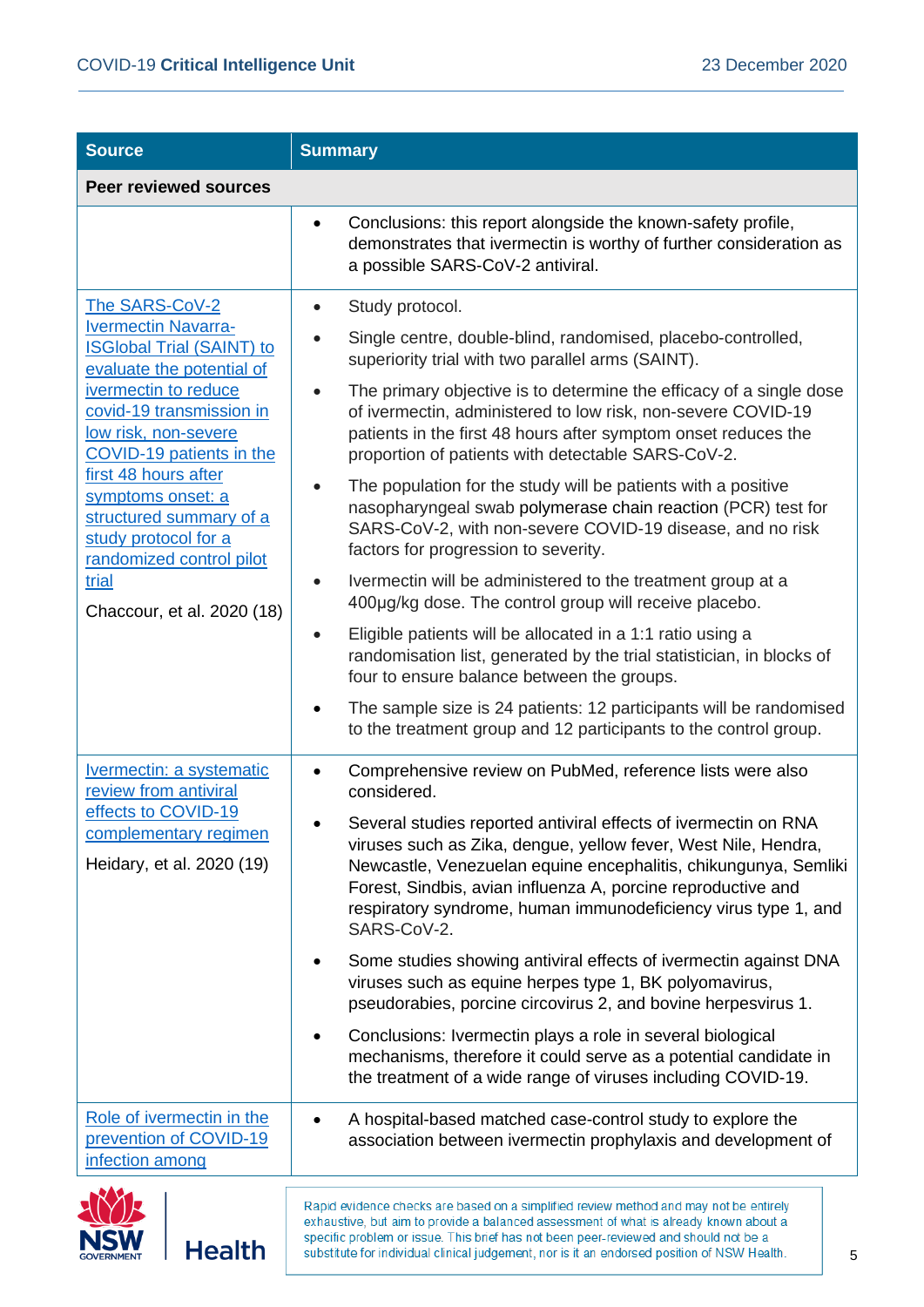| <b>Source</b>                                                                                                                                                          | <b>Summary</b>                                                                                                                                                                                                                                                                                                                                                                                                                                                                                                                                                                                                                                                                                                                                                                                                                                                                                                                                             |
|------------------------------------------------------------------------------------------------------------------------------------------------------------------------|------------------------------------------------------------------------------------------------------------------------------------------------------------------------------------------------------------------------------------------------------------------------------------------------------------------------------------------------------------------------------------------------------------------------------------------------------------------------------------------------------------------------------------------------------------------------------------------------------------------------------------------------------------------------------------------------------------------------------------------------------------------------------------------------------------------------------------------------------------------------------------------------------------------------------------------------------------|
| <b>Peer reviewed sources</b>                                                                                                                                           |                                                                                                                                                                                                                                                                                                                                                                                                                                                                                                                                                                                                                                                                                                                                                                                                                                                                                                                                                            |
| healthcare workers in<br>India: A matched case-<br>control study<br>Behera, et al. 2020 (10)<br>(Pre-print)                                                            | COVID-19 infection among healthcare workers, conducted from<br>September to October 2020.<br>Ivermectin prophylaxis was taken by 77 controls and 38 cases.<br>Two-dose ivermectin prophylaxis was associated with 73%<br>reduction of COVID-19 infection among healthcare workers for the<br>following one month (0.27, 95% confidence interval (CI), 0.15-<br>0.51), those who were involved in physical activity for more than<br>an hour per day were more likely to contract COVID-19 infection<br>(3.06 95% CI, 1.18-7.93).<br>Conclusions: two-dose ivermectin prophylaxis at a dose of<br>300µg/kg body weight with a gap of 72 hours was associated with<br>a 73% reduction of COVID-19 infection among healthcare workers<br>in the following one month. This is an intervention worth<br>replicating at other centres until a vaccine is available.                                                                                              |
| Use of ivermectin is<br>associated with lower<br>mortality in hospitalized<br>patients with coronavirus<br>disease 2019: the ICON<br>study<br>Rajter, et al. 2020 (20) | Retrospective chart review of patients as four health hospitals in<br>Florida, with confirmed COVID-19, treated with (n=173) or without<br>(n=107) ivermectin (n=280 total).<br>Most patients in both groups also received hydroxychloroquine,<br>azithromycin, or both.<br>Univariate analysis showed lower mortality in the ivermectin group<br>$(15.0\% \text{ vs } 25.2\% \text{ p} = 0.03).$<br>Mortality also was lower among ivermectin-treated patients with<br>٠<br>severe pulmonary involvement (38.8% vs 80.7% p=0.001).<br>No significant differences were found in extubation rates (36.1%<br>vs 15.4% p=0.07) or length of stay.<br>After multivariate adjustment for confounders and mortality risks,<br>the mortality difference remained significant.<br>Conclusions: ivermectin treatment was associated with lower<br>$\bullet$<br>mortality during treatment of COVID-19, especially in patients with<br>severe pulmonary involvement. |
| <b>Quantitative proteomics</b><br>reveals a broad-spectrum<br>antiviral property of<br>ivermectin, benefiting for<br><b>COVID-19 treatment</b><br>Li, et al. 2020 (21) | This study aimed to identify ivermectin-related virus infection<br>$\bullet$<br>pathway alterations in human ovarian cancer cells.<br>A total of 4447 ivermectin-related proteins were identified in<br>ovarian cancer cells treated with and without ivermectin with<br>stable isotope labelling by amino acids in cell culture based<br>quantitative proteomics.                                                                                                                                                                                                                                                                                                                                                                                                                                                                                                                                                                                         |

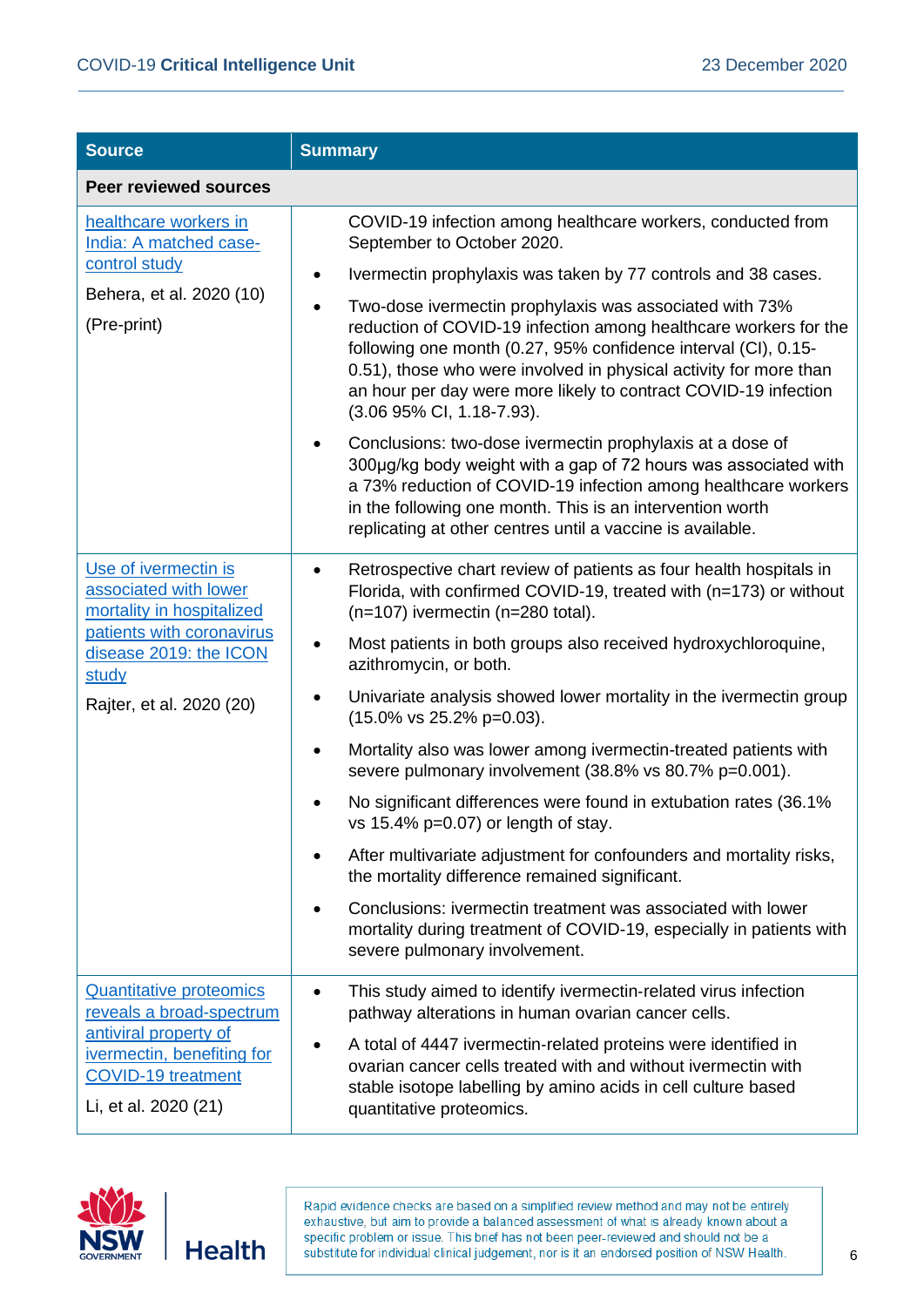**NSW** 

**Health** 

| <b>Source</b>                                              | <b>Summary</b>                                                                                                                                                                                                                                                                                                                 |  |
|------------------------------------------------------------|--------------------------------------------------------------------------------------------------------------------------------------------------------------------------------------------------------------------------------------------------------------------------------------------------------------------------------|--|
| <b>Peer reviewed sources</b>                               |                                                                                                                                                                                                                                                                                                                                |  |
|                                                            | Pathway network analysis revealed four statistically significant<br>antiviral pathways, including human cytomegalovirus, Epstein-<br>Barr virus, human papillomavirus, and HIV1 infection pathways.                                                                                                                            |  |
|                                                            | Compared with the reported 284 SARS-CoV-2/COVID-19-related<br>genes from GencLip3, authors identified 52 SARS-CoV-2/COVID-<br>19-related protein alterations when treated with and without<br>ivermectin.                                                                                                                      |  |
|                                                            | Molecular complex detection analysis of protein–protein network<br>identified three hub modules, including cytokines and growth<br>factor family, mitogen-activated protein kinase and G-protein<br>family, and human leukocyte antigen class proteins.                                                                        |  |
|                                                            | Gene ontology analysis revealed 10 statistically significant cellular<br>components, 13 molecular functions, and 11 biological processes.                                                                                                                                                                                      |  |
|                                                            | Conclusions: the broad-spectrum antiviral property of ivermectin is<br>beneficial for COVID-19 treatment in the context of predictive,<br>preventive, and personalised medicine in virus-related diseases.                                                                                                                     |  |
| <b>Ivermectin may be a</b>                                 | Editorial.                                                                                                                                                                                                                                                                                                                     |  |
| clinically useful anti-<br>inflammatory agent for          | Article described early mice studies of Ivermectin.                                                                                                                                                                                                                                                                            |  |
| late-stage COVID-19<br>DiNicolantonio, et al.<br>2020 (22) | Article describes two retrospective pre-publication reports in<br>hospitalised patients with COVID-19, some of whom received<br>treatment with ivermectin.                                                                                                                                                                     |  |
|                                                            | Rajter et al, have reported that, in univariate analysis, mortality in<br>173 patients receiving one or more doses of ivermectin was<br>significantly lower than in 107 patients not so treated (15% vs<br>25.2%, p=0.03); after multivariate adjustment for pertinent<br>covariates, this mortality difference was confirmed. |  |
|                                                            | Gorial et al included16 patients who received ivermectin had<br>hospital stays averaging 7.62 days, lower than the average<br>hospital stays of 71 patients not receiving ivermectin (13.22 days;<br>p=0.00005). Two patients died in the control group, none in the<br>ivermectin group.                                      |  |
|                                                            | Conclusions: as the impact of ivermectin on antiviral immunity has<br>not been studied, it is unclear whether it would be prudent to<br>withhold its use until later-stage COVID-19.                                                                                                                                           |  |
| Three novel prevention,<br>diagnostic, and treatment       | Narrative review on a three-part prevention, diagnostic, and<br>treatment plan for COVID-19.                                                                                                                                                                                                                                   |  |
| options for COVID-19<br>urgently necessitating             | Only prevention and treatment relevant to ivermectin have been<br>extracted below.                                                                                                                                                                                                                                             |  |
|                                                            | Rapid evidence checks are based on a simplified review method and may not be entirely<br>exhaustive, but aim to provide a balanced assessment of what is already known about a                                                                                                                                                 |  |

specific problem or issue. This brief has not been peer-reviewed and should not be a

substitute for individual clinical judgement, nor is it an endorsed position of NSW Health.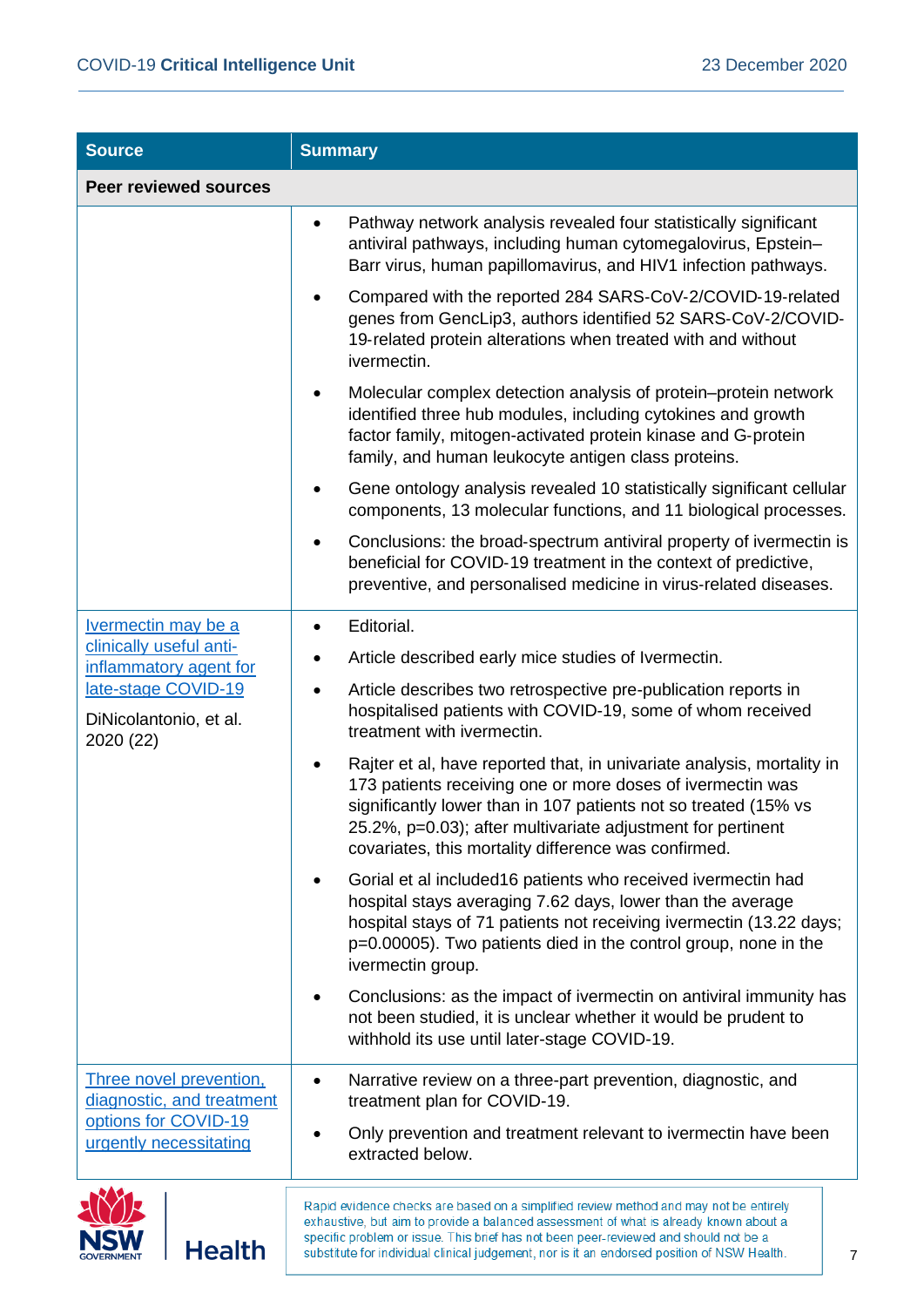| <b>Source</b>                                                                                                                          | <b>Summary</b>                                                                                                                                                                                                                                                                                                                                                                                                                                                                                                                                                                                                                                                                                                                                                                                                                                                                                                                                    |  |
|----------------------------------------------------------------------------------------------------------------------------------------|---------------------------------------------------------------------------------------------------------------------------------------------------------------------------------------------------------------------------------------------------------------------------------------------------------------------------------------------------------------------------------------------------------------------------------------------------------------------------------------------------------------------------------------------------------------------------------------------------------------------------------------------------------------------------------------------------------------------------------------------------------------------------------------------------------------------------------------------------------------------------------------------------------------------------------------------------|--|
| Peer reviewed sources                                                                                                                  |                                                                                                                                                                                                                                                                                                                                                                                                                                                                                                                                                                                                                                                                                                                                                                                                                                                                                                                                                   |  |
| controlled randomized<br>trials<br>Horowitz, et al. 2020 (23)                                                                          | Regarding the second part of the plan, prevention:<br>ivermectin has been published to have antiviral properties<br>$\circ$<br>against COVID-19<br>a randomised trial of ivermectin, and/or nutraceuticals<br>$\circ$<br>that has been published to support immune function<br>could be beneficial.<br>Regarding the third part of the plan, treatment:<br>other potential treatments being considered are<br>$\circ$<br>ivermectin<br>an international, multicentre observational case-controlled<br>$\circ$<br>study in 1,408 patients with COVID-19 (half of whom<br>received ivermectin) demonstrated a lower in-hospital<br>mortality (1.4%) in the treatment group, versus an 8.5%<br>mortality in the non-treatment group).                                                                                                                                                                                                                |  |
| The battle against COVID<br>19 pandemic: what we<br>need to know before we<br>"test fire" ivermectin<br>Banerjee, et al. 2020 (24)     | Narrative review reflecting on past use of ivermectin.<br>$\bullet$<br>In the past two years, efficacy study in animal models of<br>pseudorabies and Zika virus was found to be favourable and<br>unfavourable respectively.<br>Only one clinical study evaluated the drug in dengue virus<br>infection without any clinical efficacy.<br>Research on earlier SARS-CoV to which SARS-CoV-2 is closely<br>related, shows that the virus possesses a well-developed system<br>to interact with the host nuclear import pathway.<br>The proposed mechanism of drug action, by inhibiting the importin<br>family of nucleus-cytoplasmic transporters along with favourable<br>pharmacokinetics, warrants exploration of its role in COVID-19.<br>At the time of this publication, there were two health organisations<br>recruiting participants in placebo controlled interventional trials<br>and three other trials enlisted to start recruitment. |  |
| <b>Clinically approved</b><br>antiviral drug in an orally<br>administrable<br>nanoparticle for<br>COVID-19<br>Surnar, et al. 2020 (25) | In vitro animal cell study.<br>Aims: to test if ivermectin packaged in an orally administrable<br>nanoparticle could serve as a vehicle to deliver a more potent<br>therapeutic antiviral dose and investigate its efficacy to decrease<br>expression of viral spike protein and its receptor angiotensin-<br>converting enzyme 2.<br>Ivermectin dose: not applicable, not tested in human patients.<br>Results: the ivermectin nanoformulation was able to decrease                                                                                                                                                                                                                                                                                                                                                                                                                                                                              |  |
|                                                                                                                                        | expression of viral spike protein and its receptor angiotensin-                                                                                                                                                                                                                                                                                                                                                                                                                                                                                                                                                                                                                                                                                                                                                                                                                                                                                   |  |



**Health**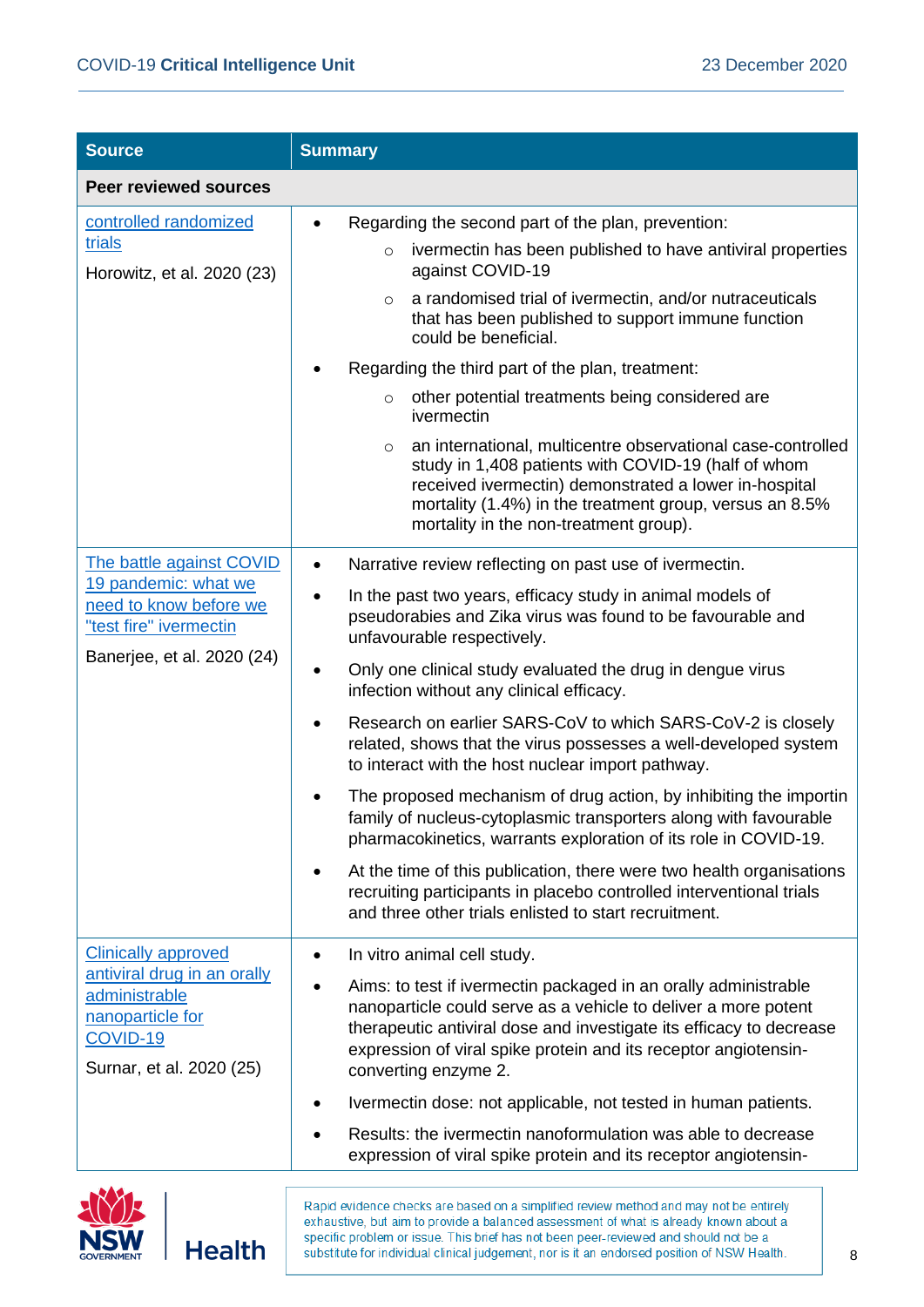| <b>Source</b>                                                                                                | <b>Summary</b>                                                                                                                                                                                                                                                                                                                                                                                                                                                                                                                                                                                                                                                                                                                                                                                                                                                                                                                                                                                                                                                                                                        |
|--------------------------------------------------------------------------------------------------------------|-----------------------------------------------------------------------------------------------------------------------------------------------------------------------------------------------------------------------------------------------------------------------------------------------------------------------------------------------------------------------------------------------------------------------------------------------------------------------------------------------------------------------------------------------------------------------------------------------------------------------------------------------------------------------------------------------------------------------------------------------------------------------------------------------------------------------------------------------------------------------------------------------------------------------------------------------------------------------------------------------------------------------------------------------------------------------------------------------------------------------|
| <b>Peer reviewed sources</b>                                                                                 |                                                                                                                                                                                                                                                                                                                                                                                                                                                                                                                                                                                                                                                                                                                                                                                                                                                                                                                                                                                                                                                                                                                       |
|                                                                                                              | converting enzyme 2. Targeted nanoparticle delivered ivermectin<br>was able to inhibit the nuclear transport activities mediated<br>through proteins such as importin $\alpha/\beta$ 1 heterodimer as a possible<br>mechanism of action.                                                                                                                                                                                                                                                                                                                                                                                                                                                                                                                                                                                                                                                                                                                                                                                                                                                                              |
| <b>Ivermectin treatment may</b><br>improve the prognosis of<br>patients with COVID-19                        | Retrospective controlled trial with 248 patients with SARS-CoV-2<br>٠<br>infection confirmed by PCR of nasal swabs to assess the clinical<br>efficacy of ivermectin in COVID-19 patients.                                                                                                                                                                                                                                                                                                                                                                                                                                                                                                                                                                                                                                                                                                                                                                                                                                                                                                                             |
| Khan, et al. 2020 (11)                                                                                       | Setting is Bangladesh, April to June 2020.                                                                                                                                                                                                                                                                                                                                                                                                                                                                                                                                                                                                                                                                                                                                                                                                                                                                                                                                                                                                                                                                            |
|                                                                                                              | 115 patients received ivermectin plus standard care, while 133<br>$\bullet$<br>received only standard care.                                                                                                                                                                                                                                                                                                                                                                                                                                                                                                                                                                                                                                                                                                                                                                                                                                                                                                                                                                                                           |
|                                                                                                              | Ivermectin dose: ivermectin was given once at dose of 12mg<br>within 24 hours after hospital admission.                                                                                                                                                                                                                                                                                                                                                                                                                                                                                                                                                                                                                                                                                                                                                                                                                                                                                                                                                                                                               |
|                                                                                                              | Results: ivermectin seemed to control the course of the disease in<br>patients with COVID-19. None of the ivermectin-treated patients<br>showed progressive pathology, such as pneumonia or<br>cardiovascular complications. On the other hand, 9.8% of<br>standard care patients developed pneumonia and 1.5% had<br>ischemic stroke. Significantly fewer ivermectin-treated patients<br>required oxygen inhalation (9.6% ivermectin group vs 45.9%<br>standard care group), developed respiratory distress (2.6% vs<br>15.8%), or needed antibiotic treatment (15.7% vs 60.2%) and<br>intensive care management (0.9% vs 8.3%). Patients receiving<br>ivermectin became SARS-CoV-2 negative more quickly (median 4<br>days vs 15 days; 95% CI, 8.97-10.59; p<0.001). The ivermectin-<br>treated patients also had shorter hospital stays (median 9 days vs<br>15 days; 95% CI, 5.09-7.51; p<0.001). The mortality rate was<br>significantly lower in the ivermectin group than standard care<br>$(0.9\%$ vs 6.8%; p<0.05). There was no adverse events or<br>complications reported from patients using ivermectin. |
| A five day course of<br>ivermectin for the<br>treatment of COVID-19<br>may reduce the duration<br>of illness | Three-arm randomised controlled trial of oral ivermectin vs<br>ivermectin plus doxycycline vs placebo to determine the rapidity of<br>viral clearance and safety of ivermectin among adult SARS-CoV-2<br>patients.<br>72 patients were enrolled, with 24 patients per study arm.                                                                                                                                                                                                                                                                                                                                                                                                                                                                                                                                                                                                                                                                                                                                                                                                                                      |
| Ahmed, et al. 2020 (12)                                                                                      | Ivermectin dose: oral ivermectin alone was 12mg once daily for 5                                                                                                                                                                                                                                                                                                                                                                                                                                                                                                                                                                                                                                                                                                                                                                                                                                                                                                                                                                                                                                                      |
|                                                                                                              | days. Combination ivermectin plus doxycycline was 12mg<br>ivermectin single dose and 200mg stat doxycycline day 1 followed<br>by 100mg 12 hourly for next 4 days.                                                                                                                                                                                                                                                                                                                                                                                                                                                                                                                                                                                                                                                                                                                                                                                                                                                                                                                                                     |
|                                                                                                              | Results: virological clearance was earlier in the 5-day ivermectin<br>treatment arm vs the placebo group (9.7 days vs 12.7 days;                                                                                                                                                                                                                                                                                                                                                                                                                                                                                                                                                                                                                                                                                                                                                                                                                                                                                                                                                                                      |
|                                                                                                              | Rapid evidence checks are based on a simplified review method and may not be entirely                                                                                                                                                                                                                                                                                                                                                                                                                                                                                                                                                                                                                                                                                                                                                                                                                                                                                                                                                                                                                                 |

**NSW** 

exhaustive, but aim to provide a balanced assessment of what is already known about a specific problem or issue. This brief has not been peer-reviewed and should not be a substitute for individual clinical judgement, nor is it an endorsed position of NSW Health.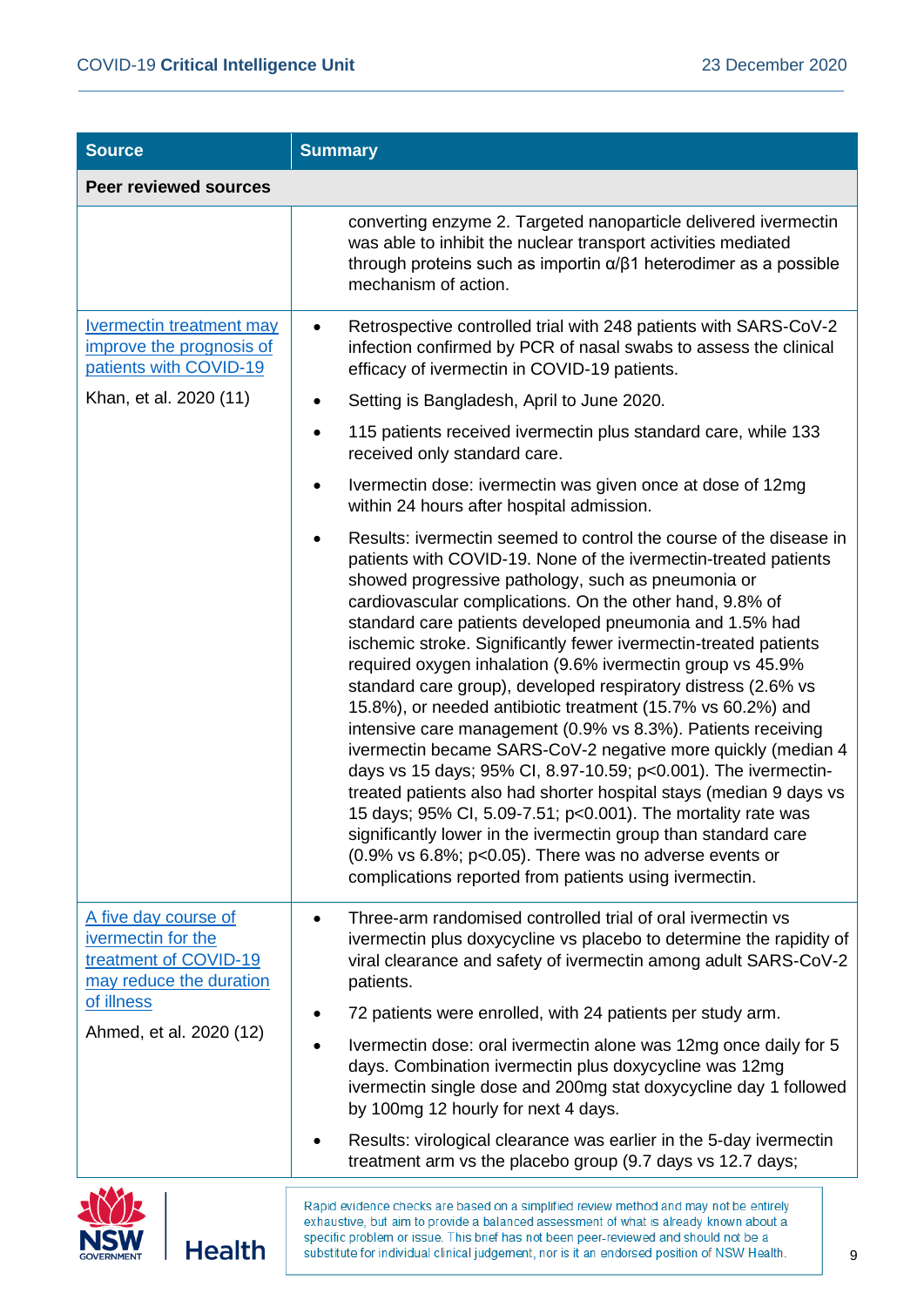| <b>Source</b>                                                                                                                                                                                                            | <b>Summary</b>                                                                                                                                                                                                                                                                                                                                                                                                                                                                                                                                                                                                          |
|--------------------------------------------------------------------------------------------------------------------------------------------------------------------------------------------------------------------------|-------------------------------------------------------------------------------------------------------------------------------------------------------------------------------------------------------------------------------------------------------------------------------------------------------------------------------------------------------------------------------------------------------------------------------------------------------------------------------------------------------------------------------------------------------------------------------------------------------------------------|
| <b>Peer reviewed sources</b>                                                                                                                                                                                             |                                                                                                                                                                                                                                                                                                                                                                                                                                                                                                                                                                                                                         |
|                                                                                                                                                                                                                          | p=0.02); but not with the ivermectin plus doxycycline arm (11.5)<br>days; p=0.27). Changes in patient symptoms were not statistically<br>significant for fever ( $p=0.35$ and 0.09), cough ( $p=0.18$ and 0.23) or<br>sore throat (p=0.35 and 0.09) in the ivermectin plus doxycycline<br>and the 5-day ivermectin groups when compared with placebo.<br>There were no severe adverse drug events recorded in the study.                                                                                                                                                                                                |
| A COVID-19 prophylaxis?<br>Lower incidence<br>associated with<br>prophylactic<br>administration of<br>ivermectin<br>Hellwig, et al. 2020 (26)                                                                            | Aims: Should ivermectin be used prophylactically against SARS-<br>$CoV-2?$<br>Study characteristics: retrospective data analysis of national<br>databases. Collected data from, mainly African, countries that<br>routinely deploy prophylactic chemotherapy using various drugs<br>including ivermectin.<br>Ivermectin dose: varied<br>Results: Countries with routine mass drug administration of<br>prophylactic chemotherapy including ivermectin have a<br>significantly lower incidence of COVID-19.                                                                                                              |
| Inhaled route and anti-<br>inflammatory action of<br>ivermectin: Do they hold<br>promise in fighting<br>against COVID-19?<br>Mittal, et al. 2020 (27)                                                                    | Narrative review.<br>What is the role of inhaled ivermectin in COVID-19? Can ivermectin<br>be used as anti-inflammatory agent in COVID pneumonia?<br>Ivermectin dose: varied.<br><b>Results</b><br>There is no current human trials evidence for the role of<br>$\circ$<br>inhaled ivermectin in COVID-19.<br>The authors note that there are 33 clinical trials registered<br>O<br>with clinicaltrials.gov evaluating the role of oral,<br>parenteral or nasal ivermectin in COVID-19.<br>There is no current human trials evidence for the role of<br>$\circ$<br>ivermectin as an anti-inflammatory agent in COVID-19 |
| <b>Ivermectin to prevent</b><br>hospitalizations in<br>patients with COVID-19<br>(IVERCOR-COVID19): a<br>structured summary of a<br>study protocol for a<br>randomized controlled<br>trial<br>Vallejos, et al. 2020 (28) | Randomised controlled trial protocol. IVERCOR-COVID19 will be<br>a single-centre, prospective, randomised, double-blind, parallel<br>group (1:1 ratio), placebo-controlled study. Setting will be<br>Argentina.<br>To assess the efficacy of ivermectin in addition to standard<br>treatment compared to standard treatment alone in reducing<br>hospitalisations in the COVID-19 patient population.<br>Ivermectin dose: patients who are randomised to ivermectin will<br>receive the dose according to their weight (patients up to 80kg will                                                                        |



**Health**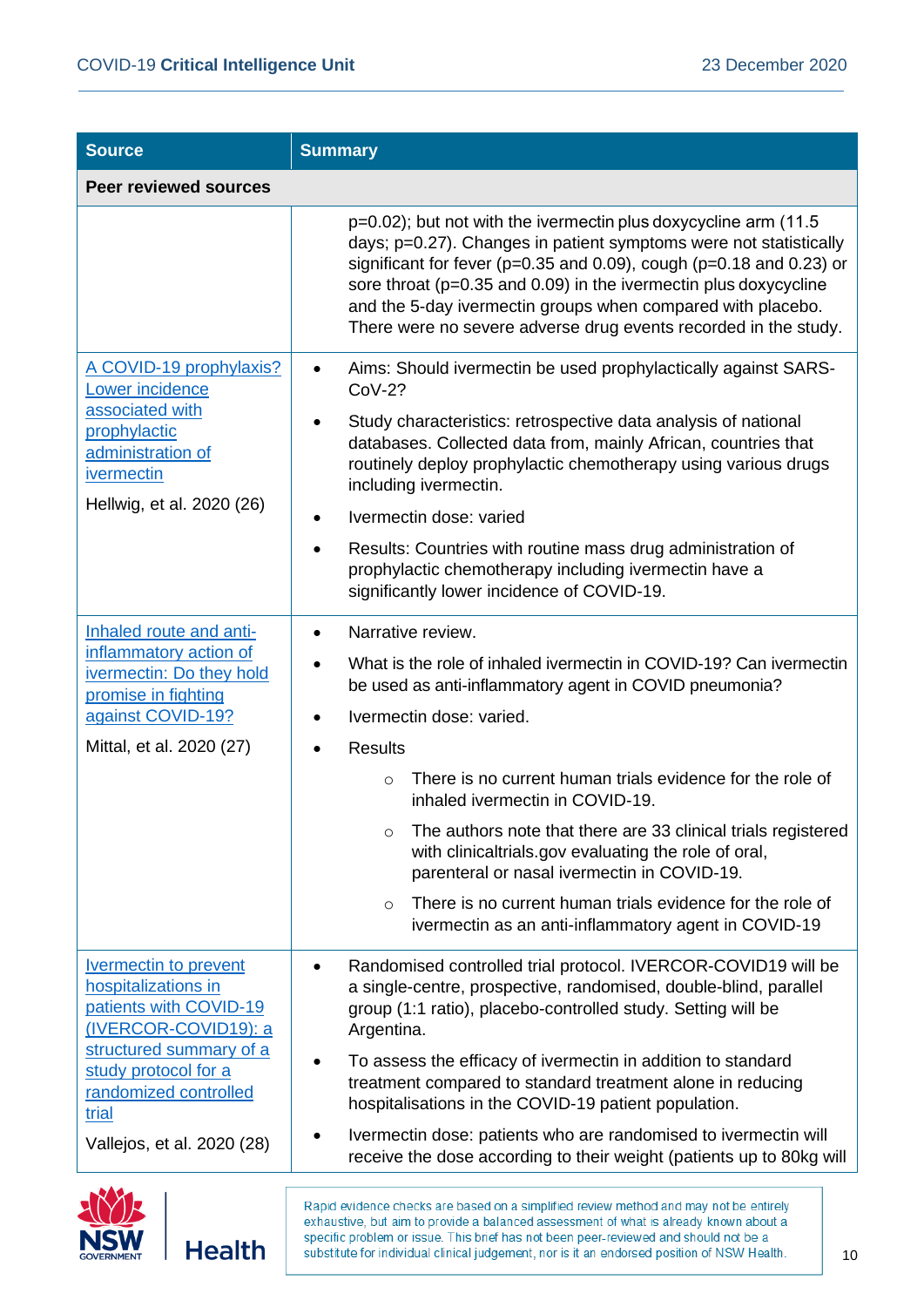| <b>Source</b>                                                                                                                                           | <b>Summary</b>                                                                                                                                                                                                                                                                                                                   |
|---------------------------------------------------------------------------------------------------------------------------------------------------------|----------------------------------------------------------------------------------------------------------------------------------------------------------------------------------------------------------------------------------------------------------------------------------------------------------------------------------|
| <b>Peer reviewed sources</b>                                                                                                                            |                                                                                                                                                                                                                                                                                                                                  |
|                                                                                                                                                         | receive 2 tablets of 6mg ivermectin; patients with more than 80kg<br>and up to 110kg will receive 3 tablets of 6mg of ivermectin;<br>patients weighing more than 110kg will receive 4 tablets of 6mg<br>ivermectin) the day they enter the study and the same dose<br>24 hours after the first dose.<br>Results: no results yet. |
| <b>Therapeutic potential of</b><br>ivermectin as add on<br>treatment in COVID 19: A<br>systematic review and<br>meta-analysis<br>Padhy, et al. 2020 (8) | Systematic review and meta-analysis to assess the therapeutic<br>potential of ivermectin for the treatment of COVID-19 as add on<br>therapy.<br>Ivermectin dose: varied.<br>٠<br>Results:<br>629 patients were included from four included studies and<br>$\circ$<br>all patients were COVID-19 reverse transcription PCR        |
|                                                                                                                                                         | positive. Among them, 397 patients received ivermectin<br>along with usual therapy.<br>The random effect model showed the overall pooled odds<br>$\circ$                                                                                                                                                                         |
|                                                                                                                                                         | ratio to be 0.53 (95% CI: 0.29 to 0.96) for the primary<br>outcome (all-cause mortality) which was statistically<br>significant ( $p=0.04$ ).                                                                                                                                                                                    |
|                                                                                                                                                         | Similarly, the random effect model revealed that adding<br>$\circ$<br>ivermectin led to significant clinical improvement<br>compared to usual therapy (odds ratio=1.98, 95% CI:<br>1.11 to 3.53, $p=0.02$ ).                                                                                                                     |
|                                                                                                                                                         | However, this should be inferred cautiously as the quality<br>$\circ$<br>of evidence is very low. Currently, many clinical trials are<br>ongoing, and definitive evidence for repurposing this drug<br>for COVID-19 patients will emerge only in the future.                                                                     |
| <b>Lack of efficacy of</b><br>standard doses of<br>ivermectin in severe<br><b>COVID-19 patients</b><br>Camprubi, et al. 2020<br>(29)                    | Retrospective study identifying hospitalised patients diagnosed<br>with SARS-CoV-2 infection receiving ivermectin between 10 and<br>30 March 2020 in a hospital clinic in Barcelona, Spain.                                                                                                                                      |
|                                                                                                                                                         | Evaluated clinical and microbiological outcomes of 13 patients<br>with confirmed SARS-CoV-2 severe infection receiving standard<br>doses of ivermectin in comparison with a similar group of patients<br>not receiving ivermectin.                                                                                               |
|                                                                                                                                                         | Ivermectin dose: used dosage as for treating strongyloides<br>stercoralis (receiving immunosuppressant drugs such as<br>corticosteroids or tocilizumab) for COVID-19 patients, which was<br>ivermectin 200µg/kg, single dose, following standard hospital<br>procedures. Note that in the ivermectin group, 5 (38.5%) patients   |
|                                                                                                                                                         | Rapid evidence checks are based on a simplified review method and may not be entirely<br>exhaustive, but aim to provide a balanced assessment of what is already known about a                                                                                                                                                   |

specific problem or issue. This brief has not been peer-reviewed and should not be a

substitute for individual clinical judgement, nor is it an endorsed position of NSW Health.

**NSW**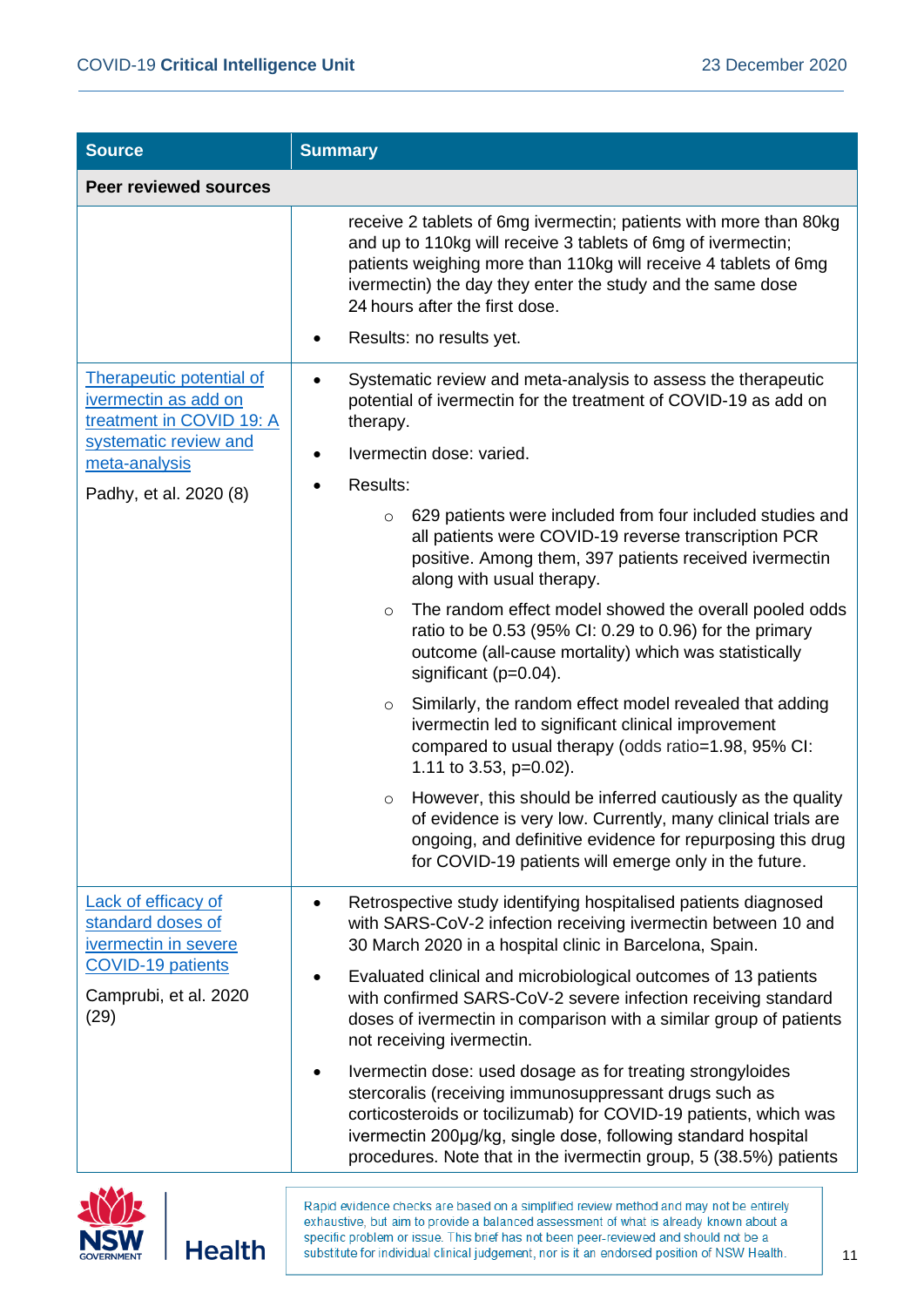| <b>Source</b>                                                                                                                                  | <b>Summary</b>                                                                                                                                                                                                                                                                                                                                                                                                                                                                                                                                                                               |  |
|------------------------------------------------------------------------------------------------------------------------------------------------|----------------------------------------------------------------------------------------------------------------------------------------------------------------------------------------------------------------------------------------------------------------------------------------------------------------------------------------------------------------------------------------------------------------------------------------------------------------------------------------------------------------------------------------------------------------------------------------------|--|
| <b>Peer reviewed sources</b>                                                                                                                   |                                                                                                                                                                                                                                                                                                                                                                                                                                                                                                                                                                                              |  |
|                                                                                                                                                | were treated with tocilizumab, 3 (23.1%) with high doses of<br>steroids, 3 (23.1%) with both tocilizumab and steroids, and 2<br>(15.3%) with tocilizumab, steroids and anakinra.<br>Results: No relevant differences in microbiological or clinical<br>٠<br>outcomes were observed between groups. SARS-CoV-2 PCR from                                                                                                                                                                                                                                                                       |  |
|                                                                                                                                                | nasopharyngeal swabs performed between 3 and 5 days after<br>receiving ivermectin resulted positive in 5 out of 13 patients in the<br>ivermectin group (38.5%), and 4 out of 13 in the non-ivermectin<br>group (30.8%, p>0.999). A remarkable clinical improvement was<br>observed in 9 (69.2%) participants receiving ivermectin and in 10<br>(76.9%) of the non-ivermectin group, with no differences between<br>groups (p > 0.999), 8 to 11 days after ivermectin treatment (or<br>equivalent time in the non-ivermectic group).                                                          |  |
| <b>Risk of hospitalization for</b>                                                                                                             | Retrospective patient chart review.<br>$\bullet$                                                                                                                                                                                                                                                                                                                                                                                                                                                                                                                                             |  |
| Covid-19 outpatients<br>treated with various drug<br>regimens in Brazil:<br><b>Comparative analysis</b><br>Szente Fonseca, et al.<br>2020 (30) | A large health maintenance organisation, in Brazil allowed<br>physicians to prescribe antiviral medications immediately at<br>presentation, and prednisone starting on day 6 of symptoms to<br>treat pulmonary inflammation. They implemented this COVID-19<br>protocol for outpatients and studied 717 consecutive SARS-CoV-<br>2-positive patients age 40 years or older presenting at the<br>emergency rooms.                                                                                                                                                                             |  |
|                                                                                                                                                | Ivermectin was only given for discharged patients, and in<br>combination with other drugs. The COVID-19 protocol included<br>(all as oral medications), as chosen by doctors and patients:<br>hydroxychloroquine as first-line treatment, if used (400mg twice<br>day 1, 400mg daily days 2-5), prednisone (1mg/kg daily for 5<br>days, maximum 80mg/day, no taper), azithromycin (500mg daily<br>for 5 days), ivermectin (12mg daily for 2 days), plus symptom<br>relievers. Zinc sulfate, oseltamivir and nitazoxanide were also<br>available to be prescribed but were used infrequently. |  |
|                                                                                                                                                | Results: ivermectin, azithromycin and oseltamivir did not<br>substantially reduce hospitalisation risk further (in addition to<br>hydroxychloroquine, prednisone or both).                                                                                                                                                                                                                                                                                                                                                                                                                   |  |
| <b>Antiviral effect of high-</b><br>dose ivermectin in adults<br>with COVID-19: a pilot                                                        | A pilot, randomised, controlled, outcome-assessor blinded clinical<br>trial with the goal of evaluating the antiviral activity of high dose<br>ivermectin in COVID-19 patients.                                                                                                                                                                                                                                                                                                                                                                                                              |  |
| randomised, controlled,<br>open label, multicentre<br>trial<br>Krolewiecki, et al. 2020                                                        | Eligible patients were adults (aged 18 to 69 years) with mild or<br>moderate reverse transcription PCR confirmed infection within five<br>days of symptoms onset.                                                                                                                                                                                                                                                                                                                                                                                                                            |  |
| (2)                                                                                                                                            |                                                                                                                                                                                                                                                                                                                                                                                                                                                                                                                                                                                              |  |
| Health                                                                                                                                         | Rapid evidence checks are based on a simplified review method and may not be entirely<br>exhaustive, but aim to provide a balanced assessment of what is already known about a<br>specific problem or issue. This brief has not been peer-reviewed and should not be a<br>substitute for individual clinical judgement, nor is it an endorsed position of NSW Health.<br>12                                                                                                                                                                                                                  |  |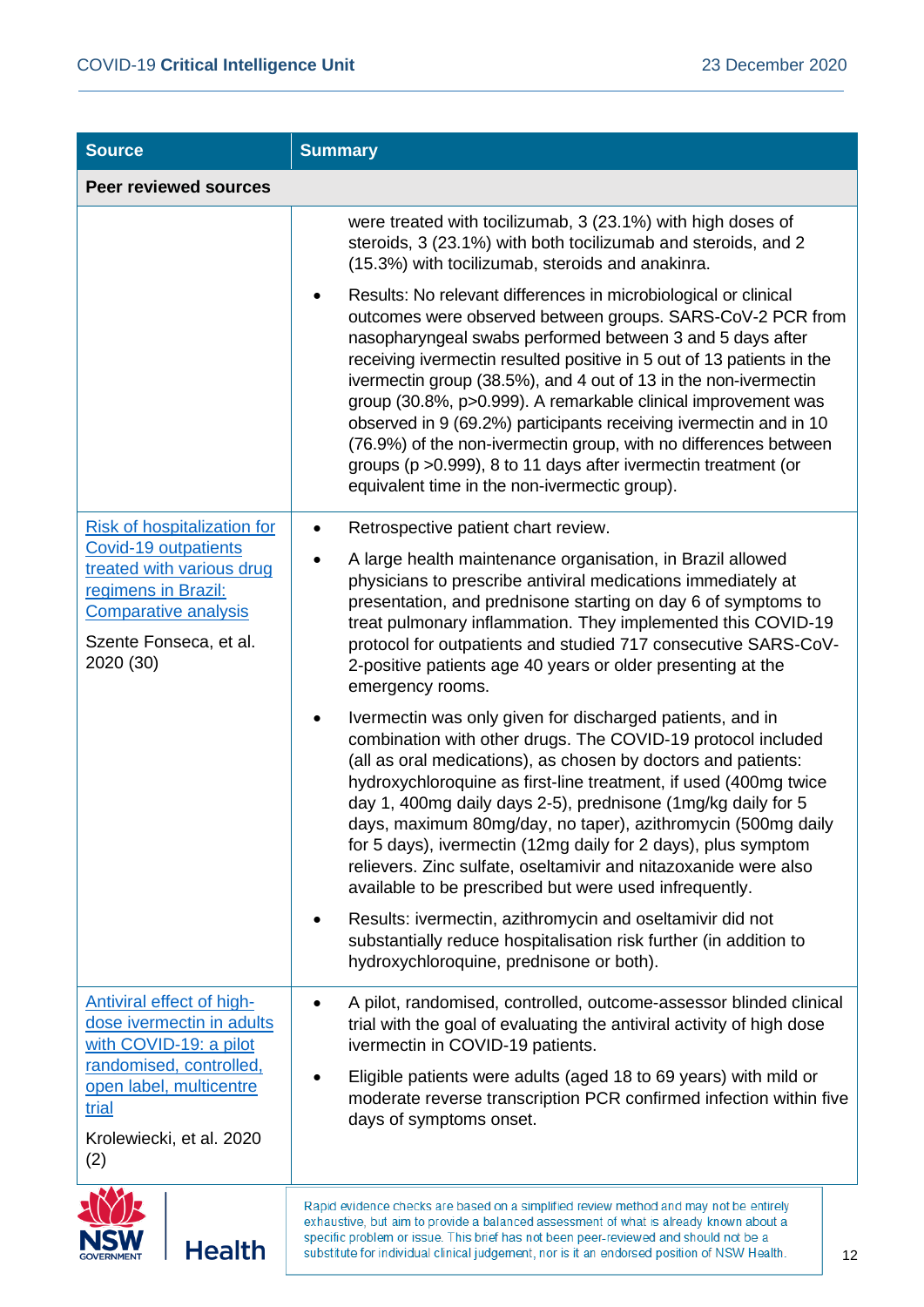| <b>Source</b>                                                                                                                    | <b>Summary</b>                                                                                                                                                                                                                                                                                                                                                                                                                                                                                      |  |
|----------------------------------------------------------------------------------------------------------------------------------|-----------------------------------------------------------------------------------------------------------------------------------------------------------------------------------------------------------------------------------------------------------------------------------------------------------------------------------------------------------------------------------------------------------------------------------------------------------------------------------------------------|--|
| <b>Peer reviewed sources</b>                                                                                                     |                                                                                                                                                                                                                                                                                                                                                                                                                                                                                                     |  |
|                                                                                                                                  | 45 patients were randomised in a 2:1 ratio to standard of care<br>plus oral ivermectin at 0.6mg/kg/day for five days versus standard<br>care. The primary endpoint was viral load reduction in respiratory<br>secretions at day five.<br>There was no difference in viral load reduction between groups<br>but a significant difference in reduction was found in patients with                                                                                                                     |  |
|                                                                                                                                  | higher median plasma ivermectin levels (72% interquartile range<br>59-77) versus untreated controls (42% interquartile range 31-73)<br>$(p=0.004)$ .                                                                                                                                                                                                                                                                                                                                                |  |
| <b>Efficacy and safety of</b><br>ivermectin for treatment<br>and prophylaxis of<br>COVID-19 pandemic<br>Elgazzar et al. 2020 (3) | A multicentre randomised controlled clinical trial to evaluate the<br>anti-parasitic medication efficacy of ivermectin plus standard care<br>(azithromycin, vitamin C, zinc, lactoferrin, acetylcystein and<br>prophylactic or therapeutic anticoagulation if D-dimer >1000) in<br>the treatment of mild or moderate and severely ill cases with<br>COVID-19, as well as prophylaxis of healthcare and/or household<br>contacts in comparison to the hydroxychloroquine plus standard<br>treatment. |  |
|                                                                                                                                  | 600 subjects divided into six groups.                                                                                                                                                                                                                                                                                                                                                                                                                                                               |  |
|                                                                                                                                  | Group 1: 100 patients with mild or moderate COVID-19<br>$\circ$<br>received a 4 day course of ivermectin 400µg/kg body<br>weight maximum four tablets (6mg per tablet) once daily<br>before breakfast plus standard of care as issued by<br>Egyptian protocol of COVID-19 treatment.                                                                                                                                                                                                                |  |
|                                                                                                                                  | Group 2: 100 patients with mild or moderate COVID-19<br>$\circ$<br>infection received hydroxyxholorquine (400mg every 12<br>hours for one day followed by 200mg every 12 hours for<br>five days) plus standard care.                                                                                                                                                                                                                                                                                |  |
|                                                                                                                                  | Group 3: 100 patients with severe COVID-19 infection<br>$\circ$<br>received a four day course of ivermectin 400µg /kg body<br>weight maximum four tablets (6mg per tablet) once daily<br>before breakfast plus standard care                                                                                                                                                                                                                                                                        |  |
|                                                                                                                                  | Group 4: 100 patients with severe COVID-19 infection<br>$\circ$<br>received hydroxyxholorquine (400mg every 12 hours for<br>one day followed by 200mg every 12 hours for nine days)<br>plus standard care.                                                                                                                                                                                                                                                                                          |  |
|                                                                                                                                  | Group 5: 100 patient contacts, healthcare workers or<br>$\circ$<br>household members, received a prophylactic dose of<br>ivermectin 400µg /kg single oral dose before breakfast to<br>be repeated after one week in addition to personal<br>protective equipment.                                                                                                                                                                                                                                   |  |

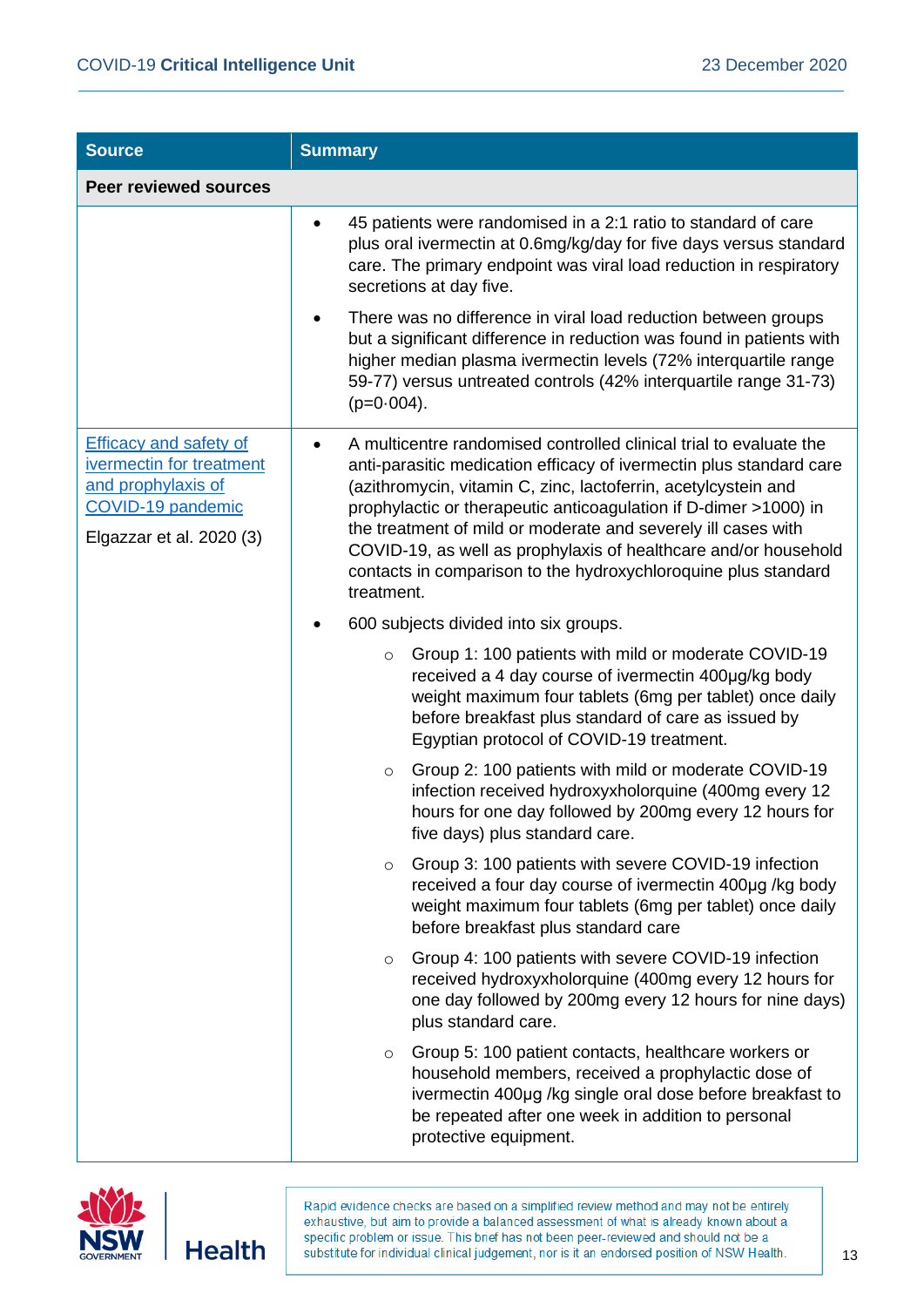| <b>Source</b>                                                                                                    | <b>Summary</b>                                                                                                                                                                                                                                                                                                                                                                                                                                                                                                                                                                                                            |  |  |  |  |
|------------------------------------------------------------------------------------------------------------------|---------------------------------------------------------------------------------------------------------------------------------------------------------------------------------------------------------------------------------------------------------------------------------------------------------------------------------------------------------------------------------------------------------------------------------------------------------------------------------------------------------------------------------------------------------------------------------------------------------------------------|--|--|--|--|
| <b>Peer reviewed sources</b>                                                                                     |                                                                                                                                                                                                                                                                                                                                                                                                                                                                                                                                                                                                                           |  |  |  |  |
|                                                                                                                  | Group 6: 100 patient contacts, healthcare workers or<br>$\circ$<br>household members, received only personal protective<br>equipment.                                                                                                                                                                                                                                                                                                                                                                                                                                                                                     |  |  |  |  |
|                                                                                                                  | Patients who received standard care plus ivermectin reported<br>substantial improvement in laboratory and severity parameters;<br>total lymphocytes count, lymphocyte (%), C-reactive protein, D-<br>dimer, and reverse transcription PCR conversion days $(6.4 \pm 2.1, 1.1)$<br>32.4±6.8, 4.8±2.1, 94.8±48.6, 0.54±0.06 and, 5±1, respectively)<br>compared to group 2, treated by standard care, (7.1±2.3,<br>28.2±3.9, 8.3±3.6, 98.4±54.8, 0.68±0.21 and, 10±4, respectively)<br>one week after starting treatment (p<0.001).                                                                                         |  |  |  |  |
|                                                                                                                  | The prognosis of the disease reported a significant improvement<br>in groups which received ivermectin plus standard care (groups 1<br>and 3, 99% and 94% respectively) compared to those received<br>hydroxychloroquine plus standard care only (groups 2 and 4, 74%<br>and 50% respectively), (p-value < 0.001). The mortality rate<br>significantly reduced in ivermectin treated patients group 1 and 3<br>(0.0% and 2%, respectively) versus hydroxychloroquine groups 2<br>and 4 (4% and 20%, respectively).                                                                                                        |  |  |  |  |
| <b>Ivermectin as an adjunct</b><br>treatment for hospitalized<br>adult COVID-19 patients:<br>A randomized multi- | Randomised, double-blind, placebo-controlled, multicentre, phase<br>٠<br>2 clinical trial was designed at five hospitals to determine the<br>efficient dose of ivermectin for 45 days, with 180 mild to severe<br>hospitalised patients with confirmed COVID-19 infections.                                                                                                                                                                                                                                                                                                                                               |  |  |  |  |
| center clinical trial<br>Niaee et al. 2020 (4)                                                                   | Participants were randomly allocated to six arms including<br>common regimen based on Iran health ministry<br>(hydroxychloroquine 200mg/kg twice per day), placebo plus<br>common regime, single dose ivermectin (200µg/kg, one pill per<br>day), three low interval doses of ivermectin (200µg/kg each, three<br>pills, in one, three and five day intervals), single dose ivermectin<br>(400µg/kg, two pills per day), and three high interval doses of<br>ivermectin (400, 200 and 200µg/kg, four pills, in one, three and<br>five day intervals).                                                                     |  |  |  |  |
|                                                                                                                  | Complete blood count evaluation of the patients among the<br>standard and placebo and ivermectin treated (arms three to six)<br>showed that ivermectin had a good effect on blood biomarkers<br>and improved other clinical parameters such as absolute<br>lymphocyte count, C-reactive protein, thrombocyte count,<br>erythrocyte sedimentation rate, lactate dehydrogenase, blood<br>urea nitrogen, and creatinine. A decrease in hospitalisation and<br>low oxygen saturating terms was significant in ivermectin treated<br>1-4 arms compared to the two untreated controls ( $p=0.006$ and<br>p=0.025 respectively). |  |  |  |  |

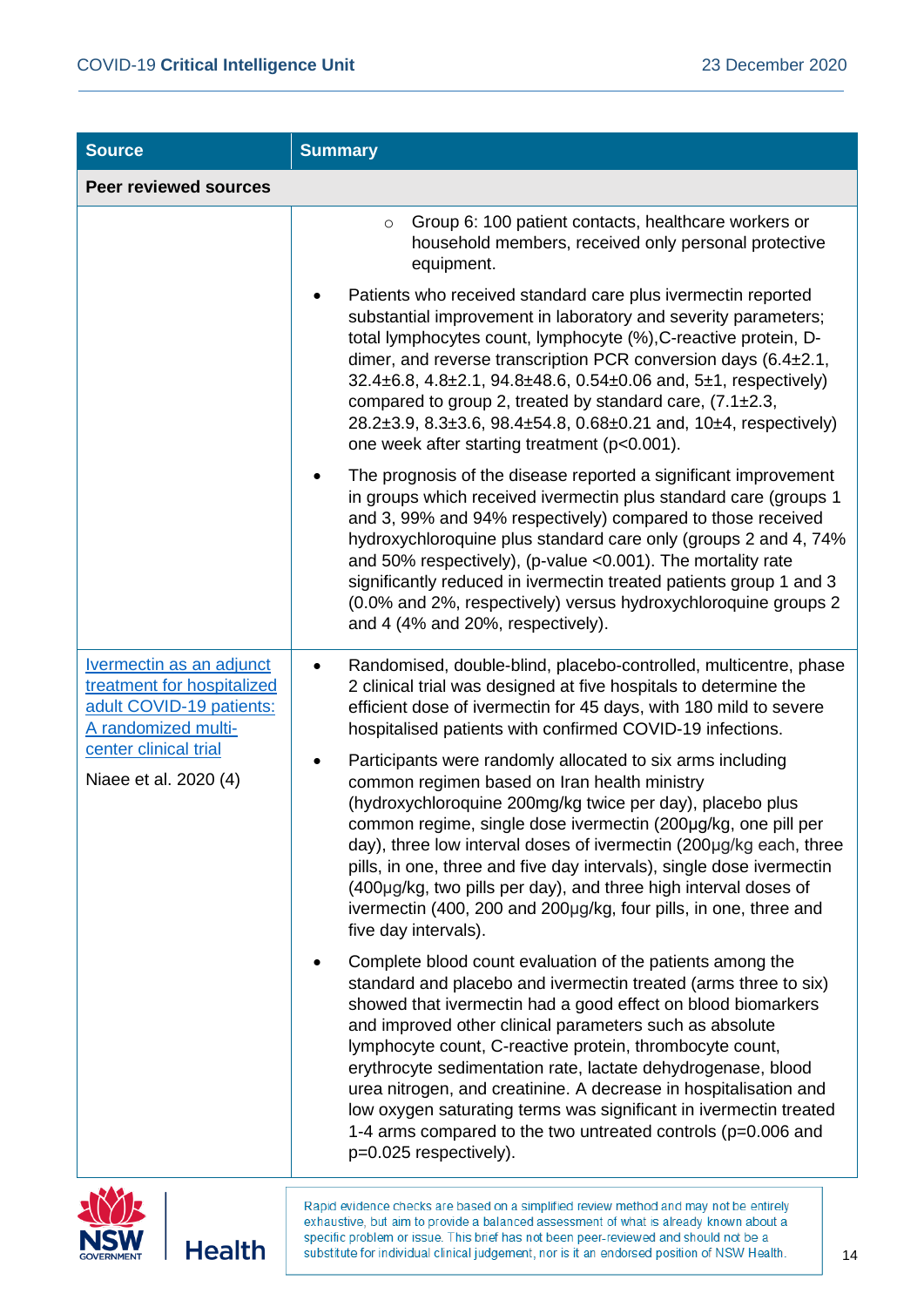|  |  |  |  | Table 2. Evidence from grey literature |
|--|--|--|--|----------------------------------------|
|--|--|--|--|----------------------------------------|

| <b>Source</b>                                                                                                                | <b>Summary</b>                                                                                                                                                                                                                                                                                                                                                                                                                                                                                               |  |  |  |
|------------------------------------------------------------------------------------------------------------------------------|--------------------------------------------------------------------------------------------------------------------------------------------------------------------------------------------------------------------------------------------------------------------------------------------------------------------------------------------------------------------------------------------------------------------------------------------------------------------------------------------------------------|--|--|--|
| <b>Grey literature sources</b>                                                                                               |                                                                                                                                                                                                                                                                                                                                                                                                                                                                                                              |  |  |  |
| Recommendation<br>regarding the use of<br>ivermectin as a treatment<br>for COVID-19, 22 June<br>2020                         | A recent study reported that ivermectin was successfully used in<br>$\bullet$<br>vitro for the treatment of SARS-CoV-2 in experimentally infected<br>cells, and two preprint publications reported observational clinical<br>studies on the apparent utility of ivermectin to treat patients with<br>COVID-19 needing mechanical ventilation.                                                                                                                                                                |  |  |  |
| Pan American Health<br>Organization, 2020 (7)                                                                                | None of these studies was peer-reviewed nor formally published<br>٠<br>and one study was later retracted.                                                                                                                                                                                                                                                                                                                                                                                                    |  |  |  |
|                                                                                                                              | The Pan American Health Organization compiled an evidence<br>$\bullet$<br>database of potential COVID-19 therapeutics for which a rapid<br>review was conducted of all COVID-19 in vitro (lab) and in vivo<br>(clinical) human studies published from January to May 2020.                                                                                                                                                                                                                                   |  |  |  |
|                                                                                                                              | The review concluded that the studies on ivermectin were found to<br>have a high risk of bias, very low certainty of the evidence, and<br>that the existing evidence is insufficient to draw a conclusion on<br>benefits and harms.                                                                                                                                                                                                                                                                          |  |  |  |
|                                                                                                                              | Though the effectiveness of ivermectin is currently being evaluated<br>in various randomized clinical trials, the World Health Organization<br>excluded ivermectin from its co-sponsored solidarity trial for<br>COVID-19 treatments.                                                                                                                                                                                                                                                                        |  |  |  |
|                                                                                                                              | The Mectizan® (ivermectin) Expert Committee Statement on<br>٠<br>Potential Efficacy of Ivermectin on COVID-19 emphasised that the<br>laboratory results showing efficacy of ivermectin to reduce viral<br>loads in laboratory cultures, at dosage levels far beyond those<br>approved by the US Food and Drug Administration for treatment of<br>parasitic diseases in humans, are not sufficient to indicate that<br>ivermectin will be of clinical benefit to reduce viral loads in COVID-<br>19 patients. |  |  |  |
|                                                                                                                              | Chaccour et al. caution against using in vitro findings as more than<br>a qualitative indicator of potential efficacy and emphasize that 'due<br>diligence and regulatory review are needed before testing<br>ivermectin in COVID-19'.                                                                                                                                                                                                                                                                       |  |  |  |
| The ethics of COVID-19<br>treatment studies: too<br>many are open, too few<br>are double-masked<br>Aronson, et al. 2020 (31) | The Centre for Evidence-Based Medicine review on ethics of<br>٠<br>COVID-19 treatment studies included the following reference.<br>The US Food and Drug Administration issued a warning to the<br>American public not to rush out and buy ivermectin formulated for<br>treating parasitic infections in animals, following the publication of<br>a preprint describing the effects of ivermectin on SARS-CoV-2 in a<br>laboratory petri dish.                                                                |  |  |  |

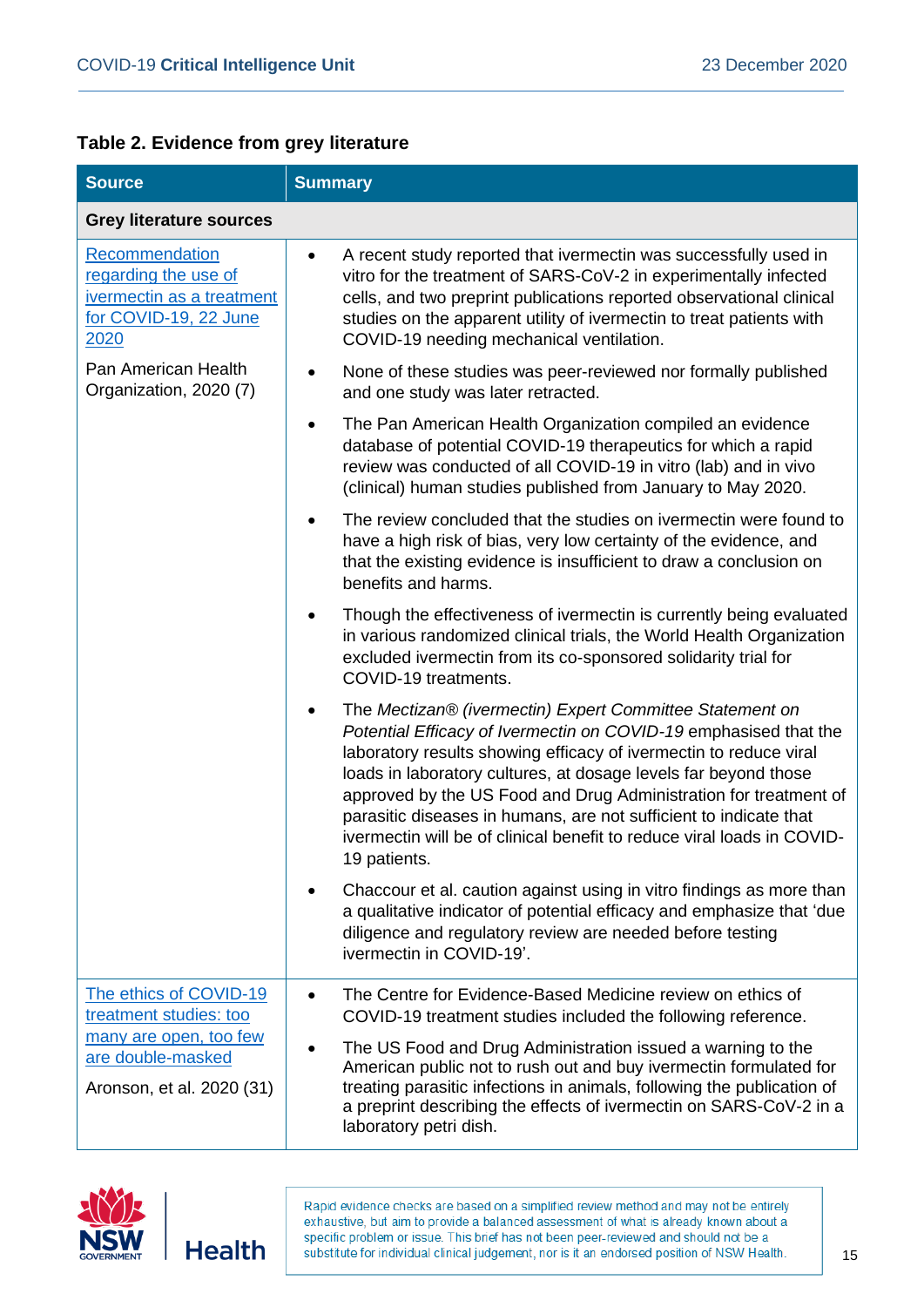| <b>Source</b>                                                                         | <b>Summary</b>                                                                                                                                                                                                                                                              |  |
|---------------------------------------------------------------------------------------|-----------------------------------------------------------------------------------------------------------------------------------------------------------------------------------------------------------------------------------------------------------------------------|--|
| <b>Grey literature sources</b>                                                        |                                                                                                                                                                                                                                                                             |  |
| <b>Review of the emerging</b><br>evidence demonstrating<br>the efficacy of ivermectin | Front Line COVID-19 Critical Care Alliance update from 18<br>$\bullet$<br>December 2020.                                                                                                                                                                                    |  |
| in the prophylaxis and<br>treatment of COVID-19                                       | Ivermectin, an anti-parasitic medicine, has highly potent antiviral<br>and anti-inflammatory properties against SARS-CoV-2 and<br>COVID-19.                                                                                                                                 |  |
| Kory, et al. 2020 (9)                                                                 | This conclusion is based on the increasing study results reporting<br>effectiveness, not only within in vitro and animal models, but in<br>numerous clinical trials.                                                                                                        |  |
| COVID-19 update:<br>invermectin<br>Rezaie, 2020 (32)                                  | Evidence review: does ivermectin demonstrate efficacy in<br>٠<br>prophylaxis and treatment of COVID-19?, published on 16<br>December 2020.                                                                                                                                  |  |
| (REBEL-EM COVID-19)                                                                   | Evidence for the use of ivermectin is based on in vitro, prophylaxis,<br>clinical, safety, and large-scale epidemiologic studies<br>(heterogenous populations in multiple different settings).                                                                              |  |
|                                                                                       | Many of the trials thus far are methodologically flawed without<br>enough information about baseline demographics, multiple primary<br>outcomes, soft or subjective outcomes, convenience samples, and<br>unclear definitions.                                              |  |
|                                                                                       | A valid concern in evaluating the literature is that many of the trials<br>have not yet passed the peer review process and are in pre-print<br>format.                                                                                                                      |  |
|                                                                                       | Although ivermectin is cheap, readily available, with a fairly safe<br>side effect profile, based on the evaluation of the literature above,<br>at this time, ivermectin should not be recommended outside of a<br>clinical trial to ensure we get a true answer of effect. |  |
| FAQ: COVID-19 and                                                                     | Content current as of 16 December 2020.                                                                                                                                                                                                                                     |  |
| ivermectin intended for<br>animals                                                    | There are approved uses for ivermectin in people and animals, it is<br>٠<br>not approved for the prevention or treatment of COVID-19.                                                                                                                                       |  |
| U.S. Food and Drug<br>Administration, 2020 (14)                                       |                                                                                                                                                                                                                                                                             |  |

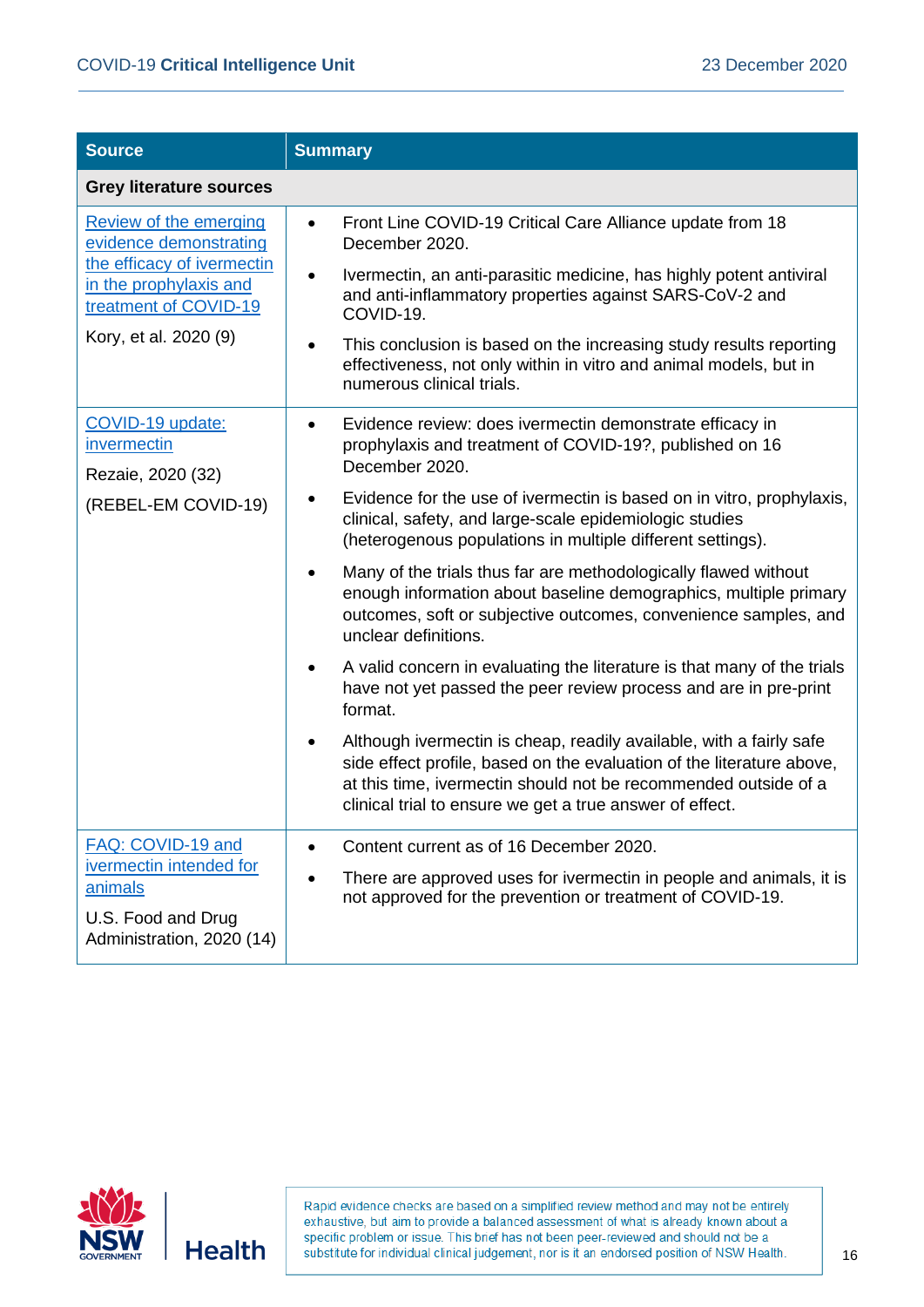#### **Appendix**

#### **PubMed search terms**

• PubMed was searched using (COVID-19 AND ivermectin) AND LitCTREATMENT[filter]

#### **Google search terms**

• Ivermectin COVID-19", first 10 pages

#### **References**

1. Siemieniuk RAC, Bartoszko JJ, Ge L, Zeraatkar D, Izcovich A, Kum E, et al. Drug treatments for covid-19: living systematic review and network meta-analysis. BMJ. 2020;370:m2980.

2. Krolewiecki A, Lifschitz A, Moragas M, Travacio M, Valentini R, Alonso D, et al. Antiviral Effect of High-Dose Ivermectin in Adults with COVID-19: A Pilot Randomised, Controlled, Open Label, Multicentre Trial. SSRN; 2020.

3. Elgazzar A, Basma H, Shaimaa Abo Y, Basma H, Mohy H, Hany M. Efficacy and Safety of Ivermectin for Treatment and prophylaxis of COVID-19 Pandemic. Research Square. 2020.

4. Niaee MS, Nematollah G, Peyman N, Abbas A, Leila Z, Amir J, et al. Ivermectin as an adjunct treatment for hospitalized adult COVID-19 patients: A randomized multi-center clinical trial. Research Square. 2020.

5. Siemieniuk R, Rochwerg B, Agoritsas T, Lamontagne F, Leo Y-S, Macdonald H, et al. A living WHO guideline on drugs for covid-19. BMJ. 2020;370:m3379.

6. Momekov G, Momekova D. Ivermectin as a potential COVID-19 treatment from the pharmacokinetic point of view: antiviral levels are not likely attainable with known dosing regimens. Biotechnology & Biotechnological Equipment. 2020;34(1):469-74.

7. Pan American Health Organization. Recommendation Regarding the Use of Ivermectin as a Treatment for COVID-19, 22 June 2020. PAHO IRIS; 2020 June 22.

8. Padhy BM, Mohanty RR, Das S, Meher BR. Therapeutic potential of ivermectin as add on treatment in COVID 19: A systematic review and meta-analysis. J Pharm Pharm Sci. 2020;23:462-9.

9. Kory P, Meduri GU, Iglesias J, Varon J, Berkowitz K, Kornfeld H, et al. Review of the Emerging Evidence Demonstrating the Efficacy of Ivermectin in the Prophylaxis and Treatment of COVID-19. 2020.

10. Behera P, Patro BK, Singh AK, Chandanshive PD, S.R RK, Pradhan SK, et al. Role of ivermectin in the prevention of COVID-19 infection among healthcare workers in India: A matched case-control study. medRxiv. 2020:2020.10.29.20222661.

11. Khan MSI, Khan MSI, Debnath CR, Nath PN, Mahtab MA, Nabeka H, et al. Ivermectin Treatment May Improve the Prognosis of Patients With COVID-19. Arch Bronconeumol. 2020;56(12):828-30.

12. Ahmed S, Karim MM, Ross AG, Hossain MS, Clemens JD, Sumiya MK, et al. A five day course of ivermectin for the treatment of COVID-19 may reduce the duration of illness. Int J Infect Dis. 2020. 13. Kory P. Homeland Security Committee Meeting: Focus on Early Treatment of COVID-19. 2020 December 8.

14. US Food & Drug Administration (FDA). FAQ: COVID-19 and Ivermectin Intended for Animals United States: FDA; 2020 [Available from: [https://www.fda.gov/animal-veterinary/product-safety](https://www.fda.gov/animal-veterinary/product-safety-information/faq-covid-19-and-ivermectin-intended-animals)[information/faq-covid-19-and-ivermectin-intended-animals.](https://www.fda.gov/animal-veterinary/product-safety-information/faq-covid-19-and-ivermectin-intended-animals)

15. NPS Medicinewise. Ivermectin and COVID-19 Australia2020 [Available from:

[https://www.nps.org.au/news/ivermectin-and-covid-19-for-hps.](https://www.nps.org.au/news/ivermectin-and-covid-19-for-hps)

16. Schmith VD, Zhou JJ, Lohmer LRL. The Approved Dose of Ivermectin Alone is not the Ideal Dose for the Treatment of COVID-19. Clin Pharmacol Ther. 2020;108(4):762-5.